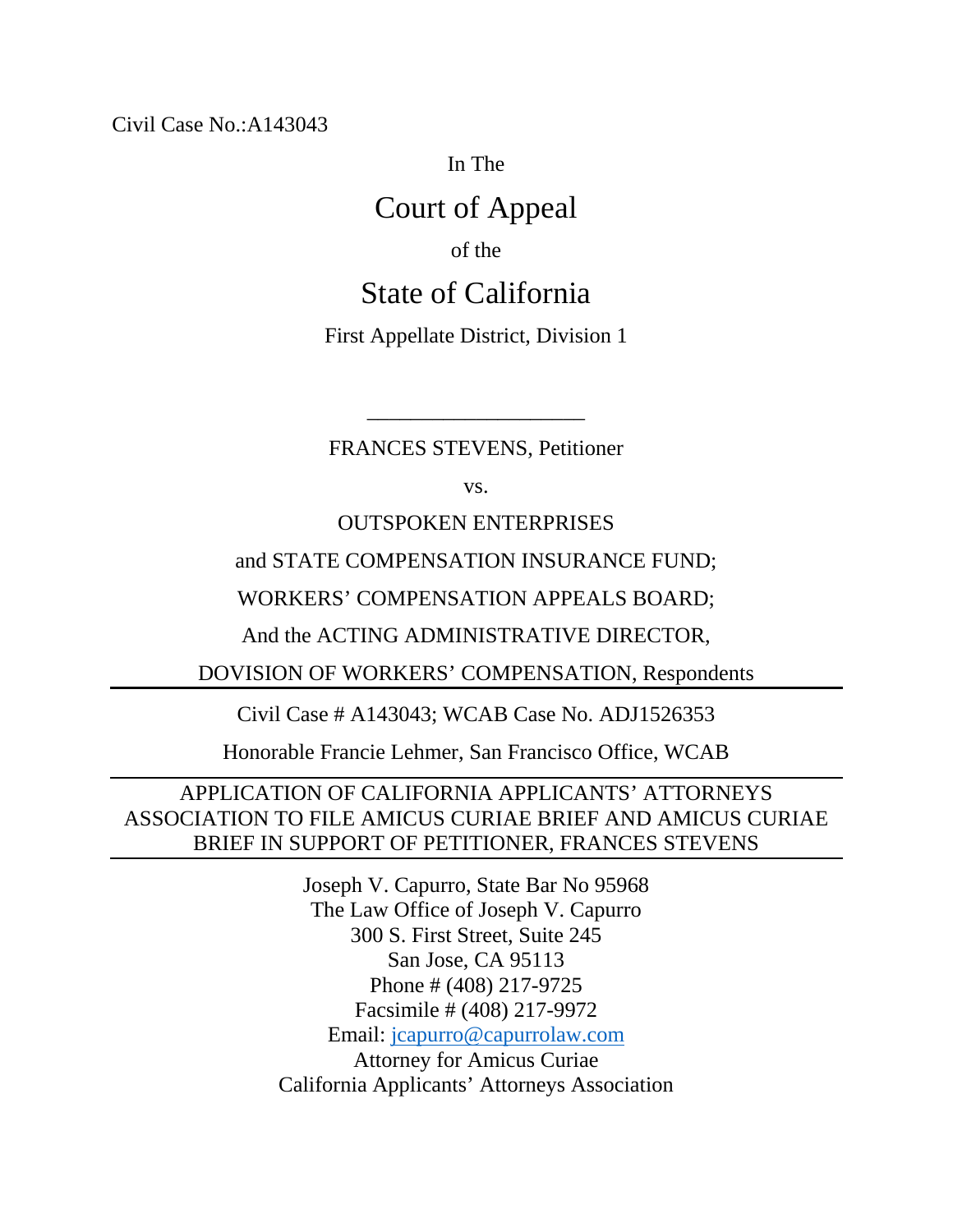## **Court of Appeal State of California First Appellate District**

### **CERTIFICATE OF INTERESTED ENTITIES OR PARTIES**

Court of Appeals Number: A143043

Case Name: Frances Stevens v. Outspoken Enterprise and State Compensation Insurance Fund; Workers' Compensation Appeals Board; and the Acting Administrative Director, Division of Workers' Compensation

Please check the appropriate box:

 $X$  There are no interested entities or persons to list in this Certificate per California Rules of Court, Rule 14.5(d)(3)

\_\_\_ Interested entities or persons are listed below:

| Name of Interested Entity or Person | Nature of Interest |
|-------------------------------------|--------------------|
|                                     |                    |
|                                     |                    |
|                                     |                    |
|                                     |                    |

Dated: November 25, 2014

Signature of Attorney/Party Submitting Form

Printed Name: Joseph V. Capurro The Law Office of Joseph V. Capurro 300 S. First Street, Suite 245 San Jose, CA 95113 State Bar Number: 95698 Party Represented: California Applicants' Attorneys Association, Amicus Curiae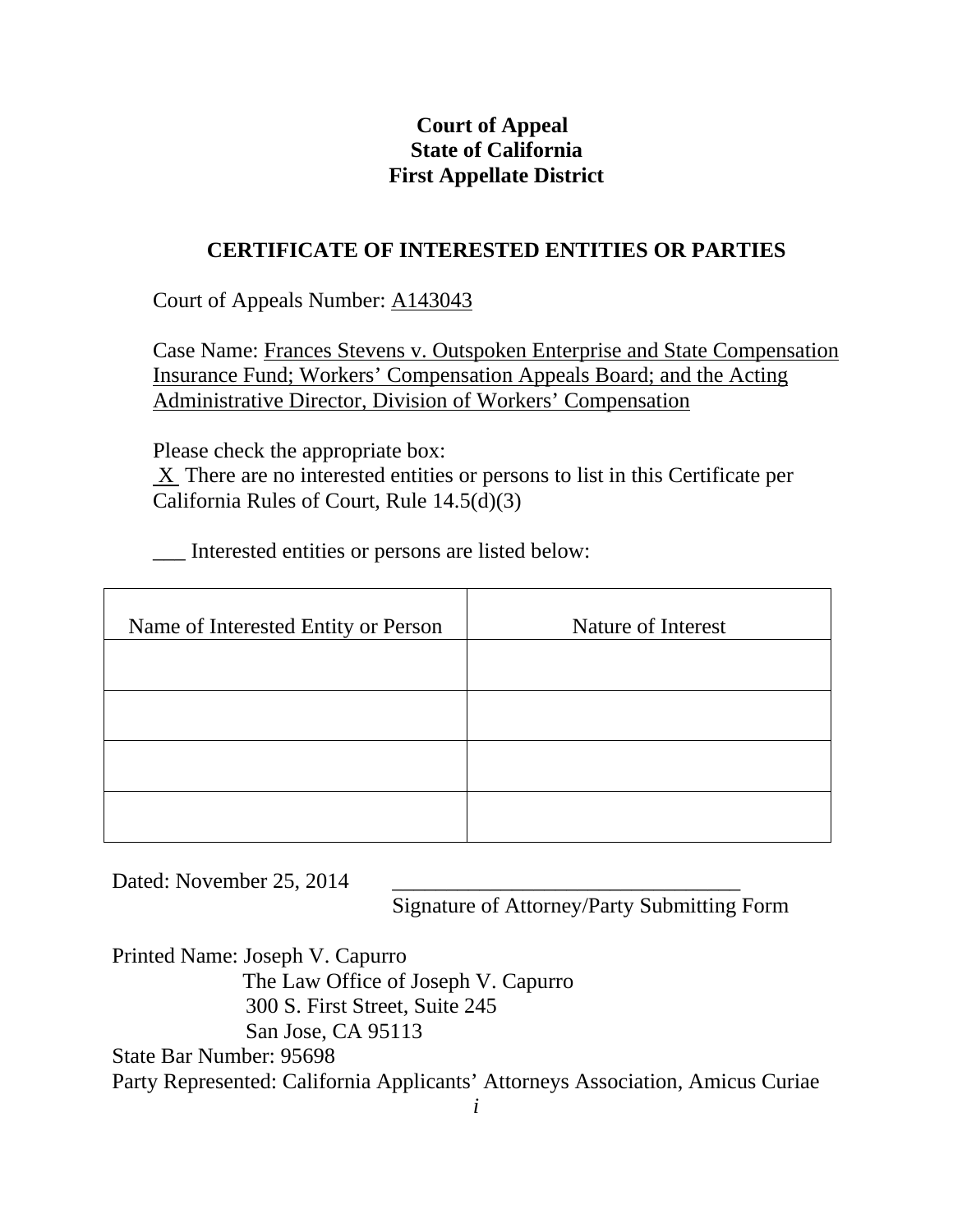## **TABLE OF AUTHORITIES**

## California Constitution

| <b>Case Citations</b> |  |
|-----------------------|--|

### California Supreme Court

|                                                                          | 18              |
|--------------------------------------------------------------------------|-----------------|
|                                                                          | $\sim$ 1 $\sim$ |
|                                                                          | 18.             |
| State Comp Insur Fund v WCAB(Sanhagen) (2008) 44 Cal 4 <sup>th</sup> 236 | -18             |

## California Courts of Appeal

| Bayscene Resident Negotiators v Bayscene Mobile Park (1993) 15 Cal. App.4th |        |
|-----------------------------------------------------------------------------|--------|
|                                                                             |        |
|                                                                             | 8.13   |
|                                                                             | 9      |
| The Hess Collection Winery v California Agricultural Labor Relations Board  |        |
|                                                                             | 6,7,11 |
|                                                                             |        |
|                                                                             | 9      |

### Workers' Compensation Appeals Board

### **Statutes**

| iii.4 |
|-------|
|       |
|       |
|       |

### Rules of Court

|--|--|

*Dubon v World Restorations* (2004) 79 Cal Comp Cases 1298 … 17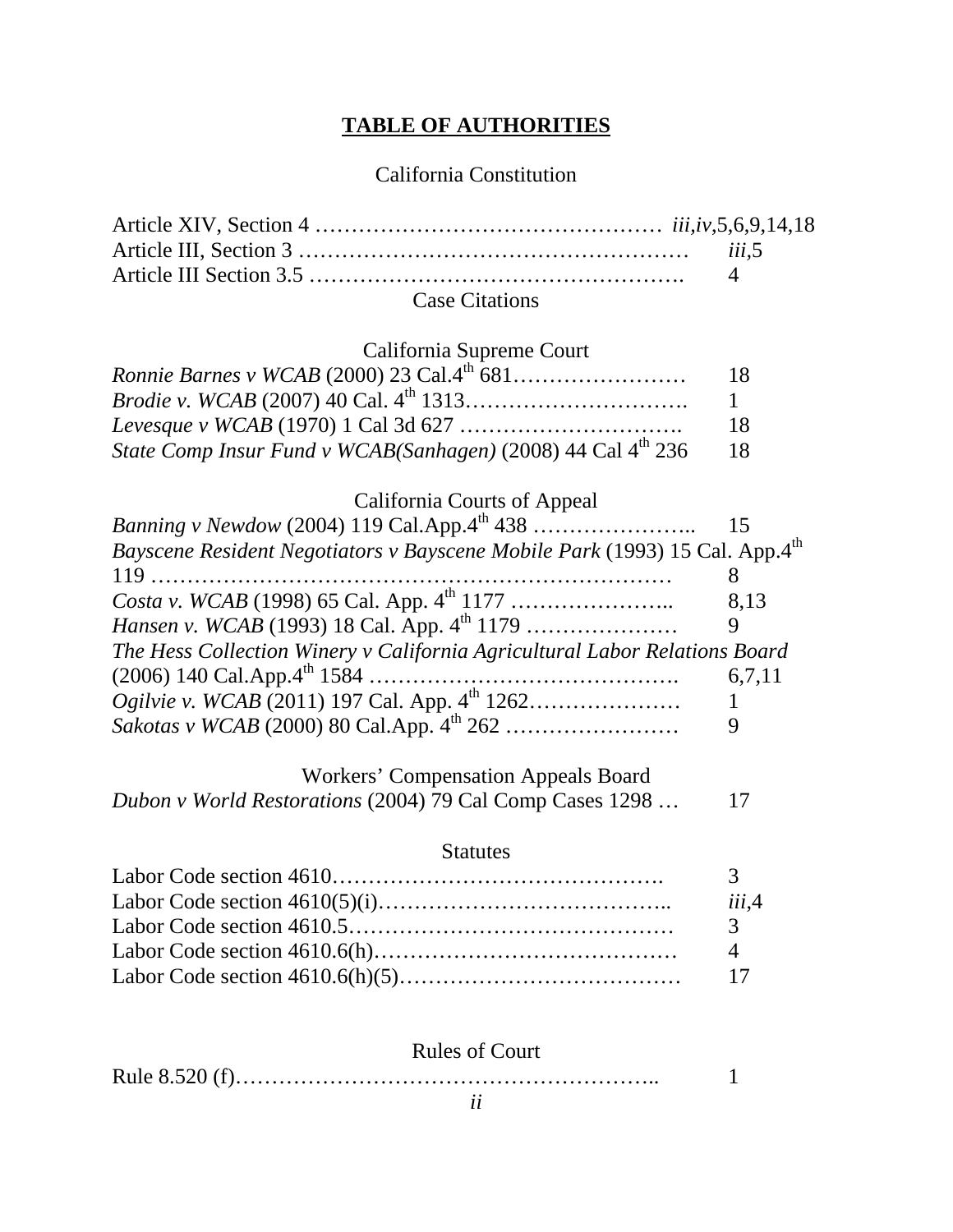### **I Table of Contents**

Is the Legislative mandate of Labor Code section 4610(5)(i) prohibiting judicial review of Independent Medical review determinations regarding disputes of medical necessity a direct facial violation of the Constitutional mandate of Article XIV, Section 4 that all decisions of any legislatively created tribunal within a complete system of workers; compensation be subject to review by the appellate courts of this State?

Does a statutory scheme which transfers from the Legislature to a nameless, faceless corporate agent the final determination of the definition of adequate care to cure or relieve from the effects a work related injury, without a meaningful review of such determination, violate the Constitutional mandate to provide full provision for medical, surgical, hospital and other remedial treatment as is requisite to cure or relieve from the effects of a work-related injury?

Does a statutory scheme which requires a return to the same failed independent medical review process following limited review, even where substantial evidence to the contrary exists, represent a constitutionally prohibited encumbrance and a violation of the mandate for expeditious and inexpensive resolution of disputes?

Whether the Independent Medical Review process constitutes a denial of due process where there is inadequate opportunity to present evidence and be heard before an unidentified quasi-judicial officer, inadequate opportunity to seek review of a determination of that quasi-judicial officer, and where there are no protections that the quasi-judicial officer follows the appropriate standard of law?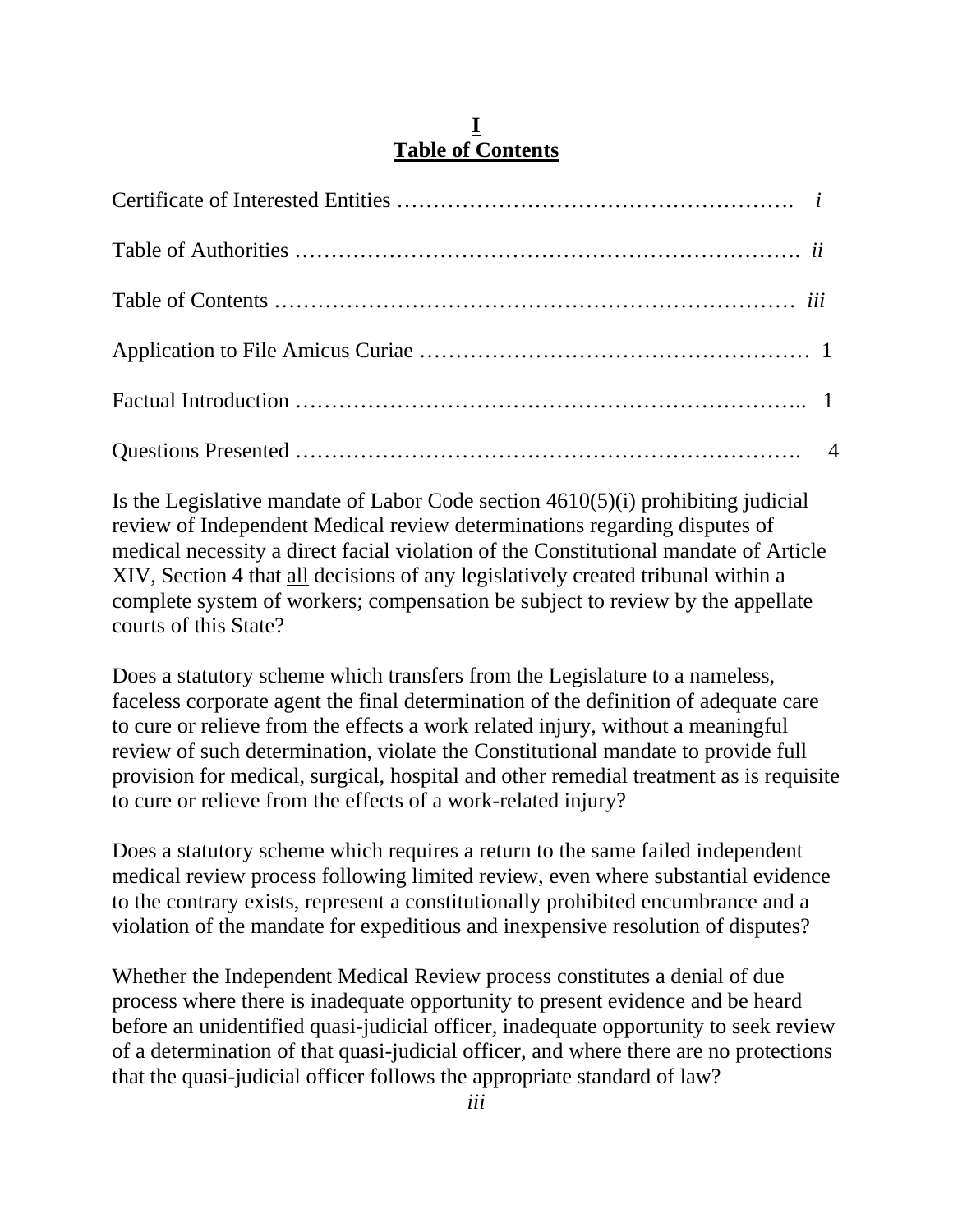Where Article XIV, section 4 clearly preserves the right of appellate review, a statutory scheme which precludes such review, even as to a single determination within the system, infringes upon the powers of the Court under Article III Section 3 of the California Constitution?

| General Standard of Review in Constitutional Question                        |    |
|------------------------------------------------------------------------------|----|
| Defining the role of the Independent Medical Reviewer                        |    |
| Statutory scheme denying review of medical necessity determinations          |    |
| Ultimate remedy of the IMR process represents a prohibited encumbrance       |    |
| Limited scope of review to IMR process as a denial of due process.           |    |
| Assertion of past judicial wrongdoing is not justification to restrict Court |    |
| review.                                                                      |    |
|                                                                              |    |
|                                                                              | 18 |
|                                                                              |    |
|                                                                              | 20 |
|                                                                              |    |
|                                                                              | 21 |
|                                                                              |    |
|                                                                              | 22 |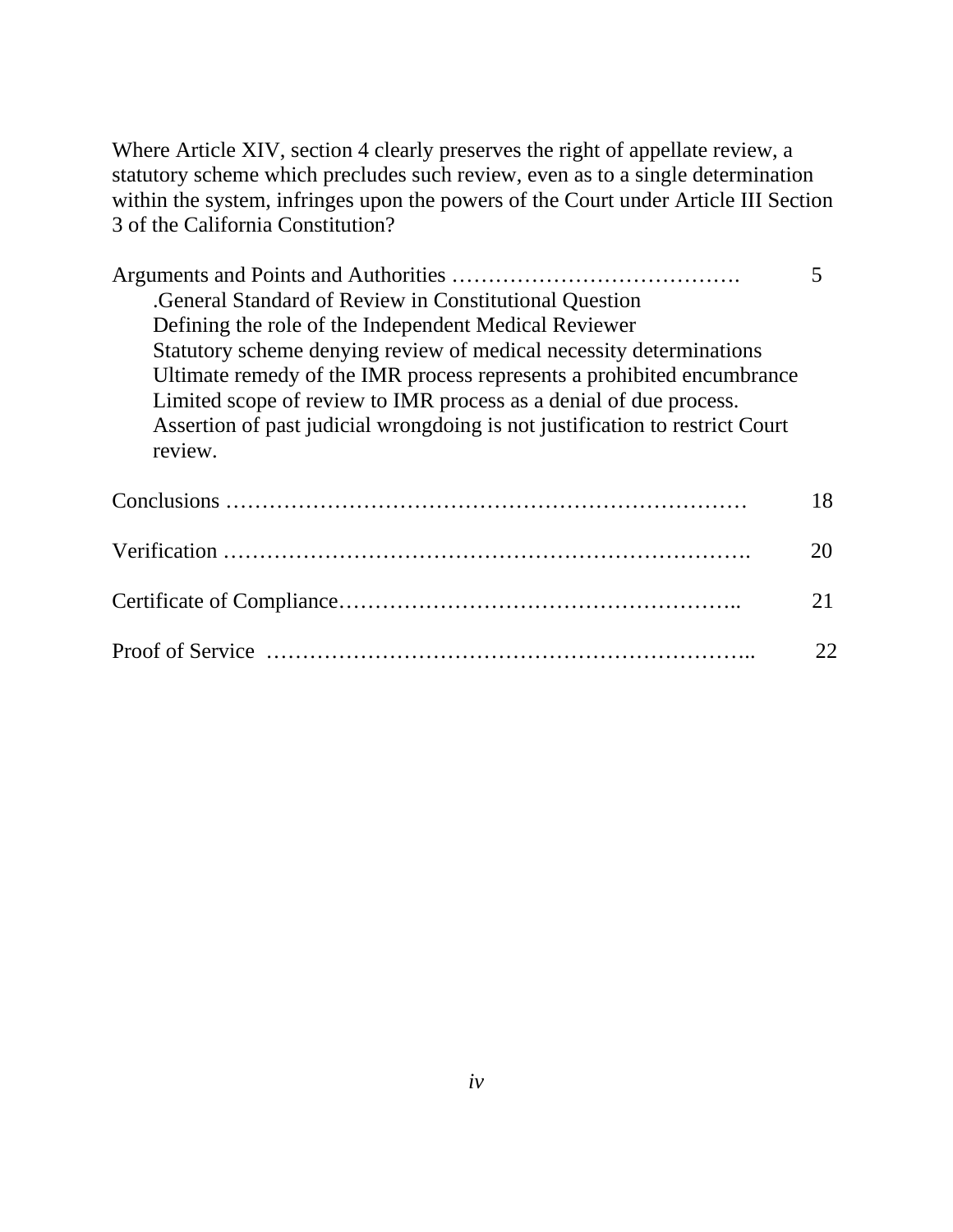#### **III.**

#### **Application to File Amicus Curiae Brief**

# TO THE HONORABLE PRESIDING JUSTICE AND TO THE HONORABLE ASSOCIATE JUSTICES OF THE COURT OF APPEAL OF THE STATE OF CALIFORNIA, FIRST APPELLATE DISTRICT, DIVISION TWO

Pursuant to Rule 8.520 (f) of the California Rules of Court, the California Applicants' Attorney Association (hereinafter "CAAA") hereby requests leave to file a brief as Amicus Curiae in support of Petitioner, FRANCES STEVENS, in the above-captioned case. In support of this application, CAAA states as follows:

1. CAAA is an association and organization comprised of the members of the California State Bar who regularly engage in the representation of men and women in the state who sustain injuries arising out of, and occurring in the course of, their employment. As a regular part of its activities, CAAA, after leave is granted, files Amicus Curiae briefs before the Workers' Compensation Appeals Board (hereinafter "WCAB"), Courts of Appeal, and the Supreme Court in cases of far-reaching significance and/or first impression. (See, for example, *Brodie v. WCAB* (2007) 40 Cal. 4<sup>th</sup> 1313, 76 Cal. Comp. Cases 565 and *Ogilvie v. WCAB* (2011) 197 Cal. App.  $4<sup>th</sup>$  1262, 76 Cal. Comp. Cases 624, which are examples of cases where CAAA requested permission to file Amicus Curiae briefs and the Court accepted CAAA's brief.) CAAA respectfully submits that the instant matter is a case of far-reaching significance in that it seeks interpretation of recentlyenacted statutes creating a new system for determination of appropriateness of medical care, i.e. Independent Medical Review (hereinafter "IMR"). Issues include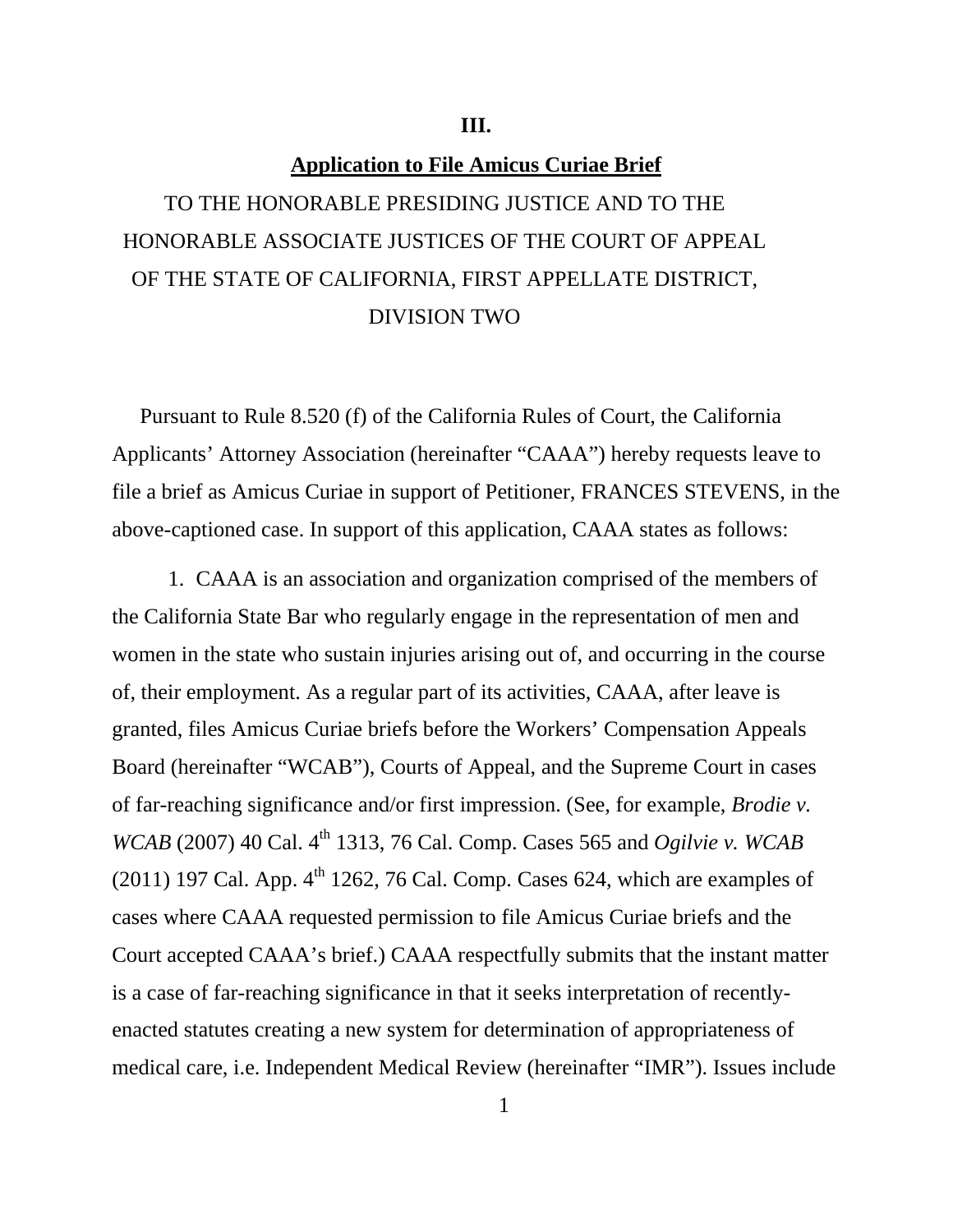Constitutionally based challenges to the IMR process.

2. The Court's ruling and decision in the instant case will have an immediate impact upon Amicus Curiae, its members, and their clients.

3. CAAA is familiar with the issues before the Court and the scope of their presentation. CAAA believes that further briefing will assist the Court by demonstrating the correct constitutional standard for provision of medical care within the workers' compensation system, scope of judicial review, and standards of due process. CAAA respectfully submits that these particular issues are not fully addressed by the parties' briefs.

4. No party or counsel for any party in the pending appeal participated in authoring this Amicus Curiae brief in whole or in part, nor did any party or their attorney make a monetary contribution to fund the preparation or submission of this brief.

5. CAAA therefore respectfully requests leave to file the following proposed Amicus Curiae brief.

DATE: Nov. 25, 2014 RESPECTFULLY SUBMITTED,

Joseph V. Capurro State Bar # 95698 Attorney for Amicus Curiae California Applicants' Attorney Association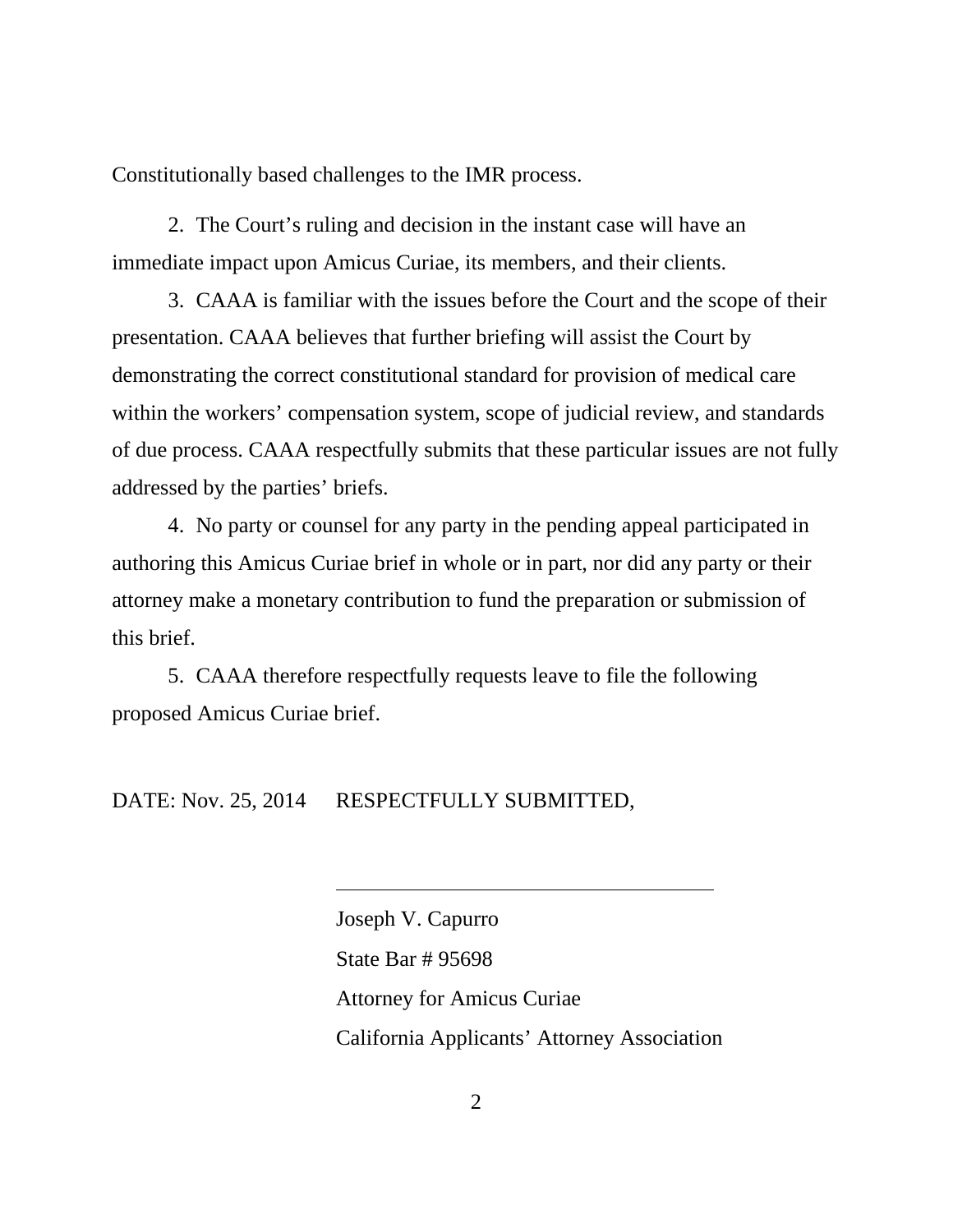#### **AMICUS CURIAE BRIEF**

#### **IV**

#### Factual Introduction

Petitioner and both Respondent State Compensation Insurance Fund (hereinafter State Fund) and Respondent the Acting Administrative Director (hereinafter DWC) provide the Court with factual summaries which are not at great variance. This Amicus will rely on those representations in connect with the arguments set out below.

Of significance to this argument is that the injured worker's designated treating physician sought authorization for several treatment modalities for this injured worker who suffers from multiple complicated medical conditions which has resulted in a finding of total permanent disability and need for future medical care to cure and relieve from the effects of the injury. State Fund referred the requests to Utilization Review (hereinafter UR) per Labor Code section 4610. The UR determination supported a denial of care. Thereafter Petitioner Stevens (hereinafter Stevens) sought review of the UR determination through the Independent Review (hereinafter IMR) procedure enacted by the Legislature in 2012 as parts of SB 863. (Labor Code section 4610.5) That statute became effective on January 1, 2013 for injuries occurring on or after January 1, 2013. As to all other treatment requests, the statute became effective on July 1, 2013 without regard to the date of injury. There is no dispute that the requests of the designated treating physicians were subject to the IMR process.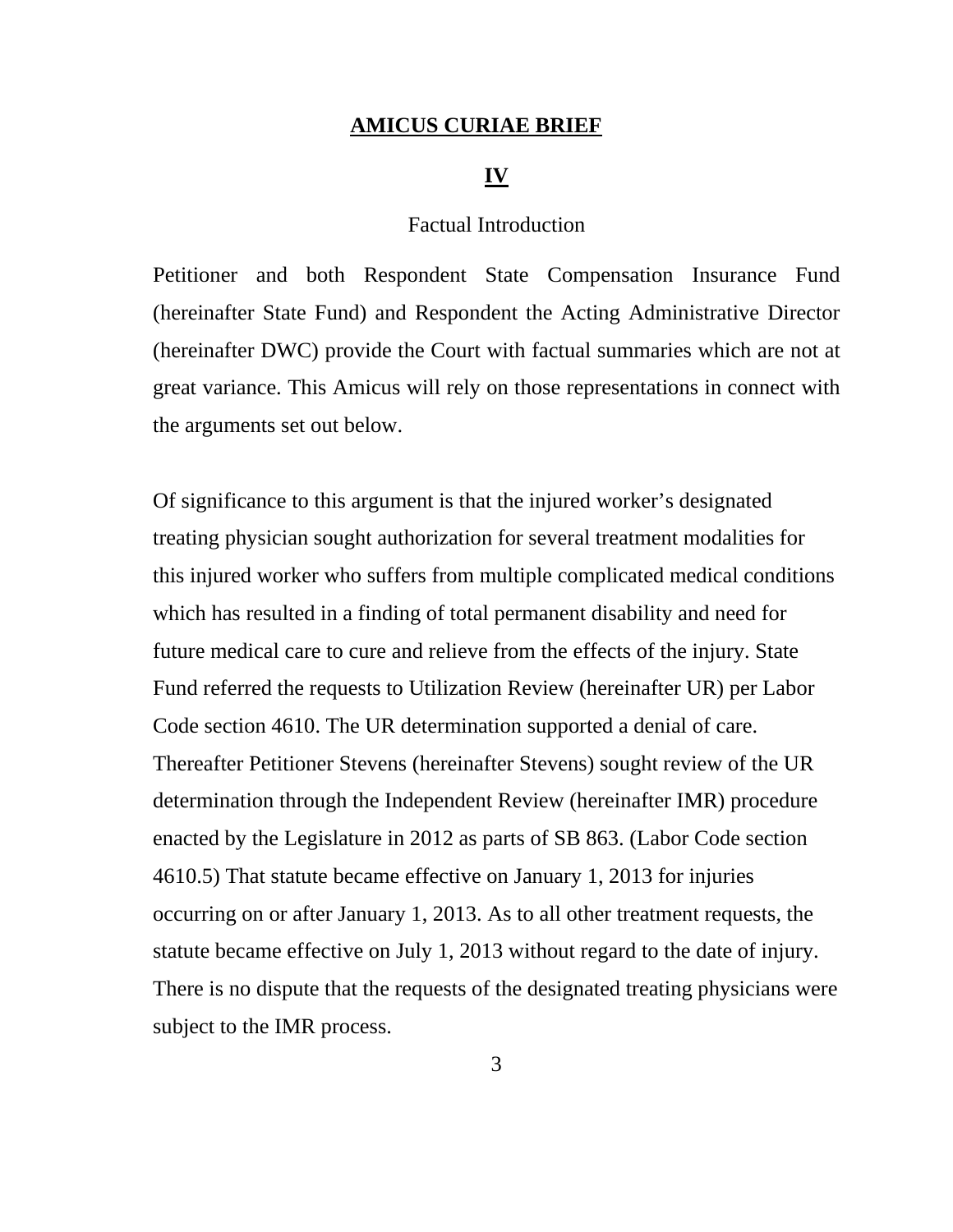While the IMR process was pending Stevens sought to challenge the IMR statute on constitutional grounds. Relying upon Article III Section 3.5 of the California Constitution which prohibits the Workers' Compensation Appeals Board (hereinafter WCAB) from declaring a statute unenforceable or unconstitutional, Stevens filed a Petition for Writ of Mandate/Petition for Writ of Review before the final resolution of the dispute over the care. Stevens then notified the Court of the issuance of the IMR findings upholding the UR determinations. The Court without opinion denied both Petitions. Stevens continued to pursue her remedy of appeal before the WCAB pursuant to Labor Code section 4610.6(h). After receiving the final determination of the WCAB which was constitutionally prohibited from addressing the concerns over constitutionality, Stevens timely filed the instant Petition for Writ of Review from the determination of the WCAB. In her Petition Stevens identifies three facial challenges to the IMR statutory scheme; (1) that the preclusions from review of the determination of medical necessity violates the constitutional mandate that all determination be subject to review by the appellate courts, (2) that the newly enacted IMR process violates that constitutional mandate for substantial justice in all cases expeditiously and (3) without encumbrance of any kind. Additionally he raises due process challenges and a challenge based upon Article III section 3, the separation of powers clause.

## **V QUESTIONS PRESENTED**

Is the Legislative mandate of Labor Code section 4610(5)(i) prohibiting judicial review of Independent Medical review determinations regarding disputes of medical necessity a direct facial violation of the Constitutional mandate of Article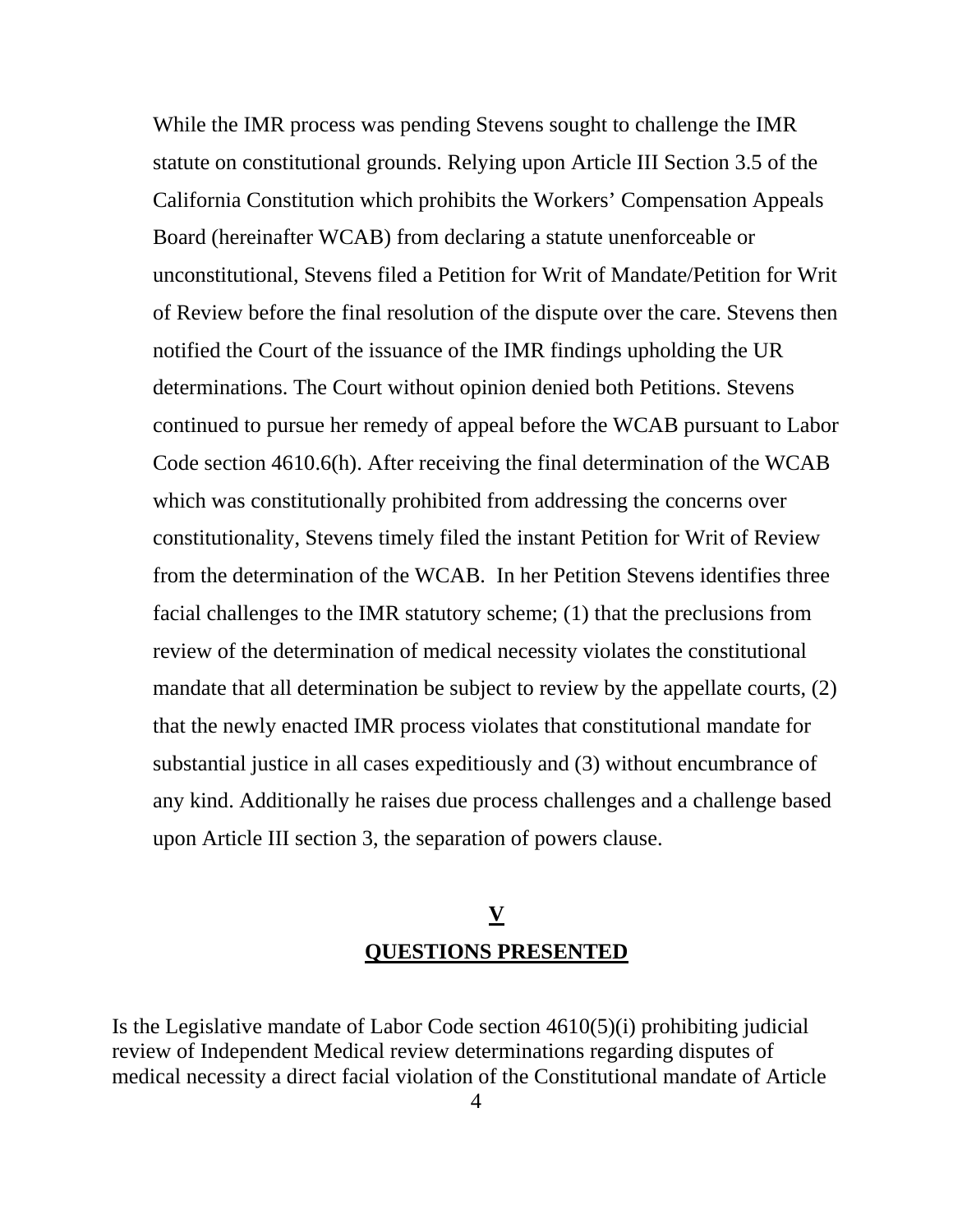XIV, Section 4 that all decisions of any legislatively created tribunal within a complete system of workers; compensation be subject to review by the appellate courts of this State?

Does a statutory scheme which transfers from the Legislature to a nameless, faceless corporate agent the final determination of the definition of adequate care to cure or relieve from the effects a work related injury, without a meaningful review of such determination, violate the Constitutional mandate to provide full provision for medical, surgical, hospital and other remedial treatment as is requisite to cure or relieve from the effects of a work-related injury?

Does a statutory scheme which requires a return to the same failed independent medical review process following limited review, even where substantial evidence to the contrary exists, represent a constitutionally prohibited encumbrance and a violation of the mandate for expeditious and inexpensive resolution of disputes?

Whether the Independent Medical Review process constitutes a denial of due process where there is inadequate opportunity to present evidence and be heard before an unidentified quasi-judicial officer, inadequate opportunity to seek review of a determination of that quasi-judicial officer, and where there are no protections that the quasi-judicial officer follows the appropriate standard of law?

Where Article XIV, Section 4 clearly preserves the right of appellate review, a statutory scheme which precludes such review, even as to a single determination within the system, infringes upon the powers of the Court under Article III Section 3 of the California Constitution?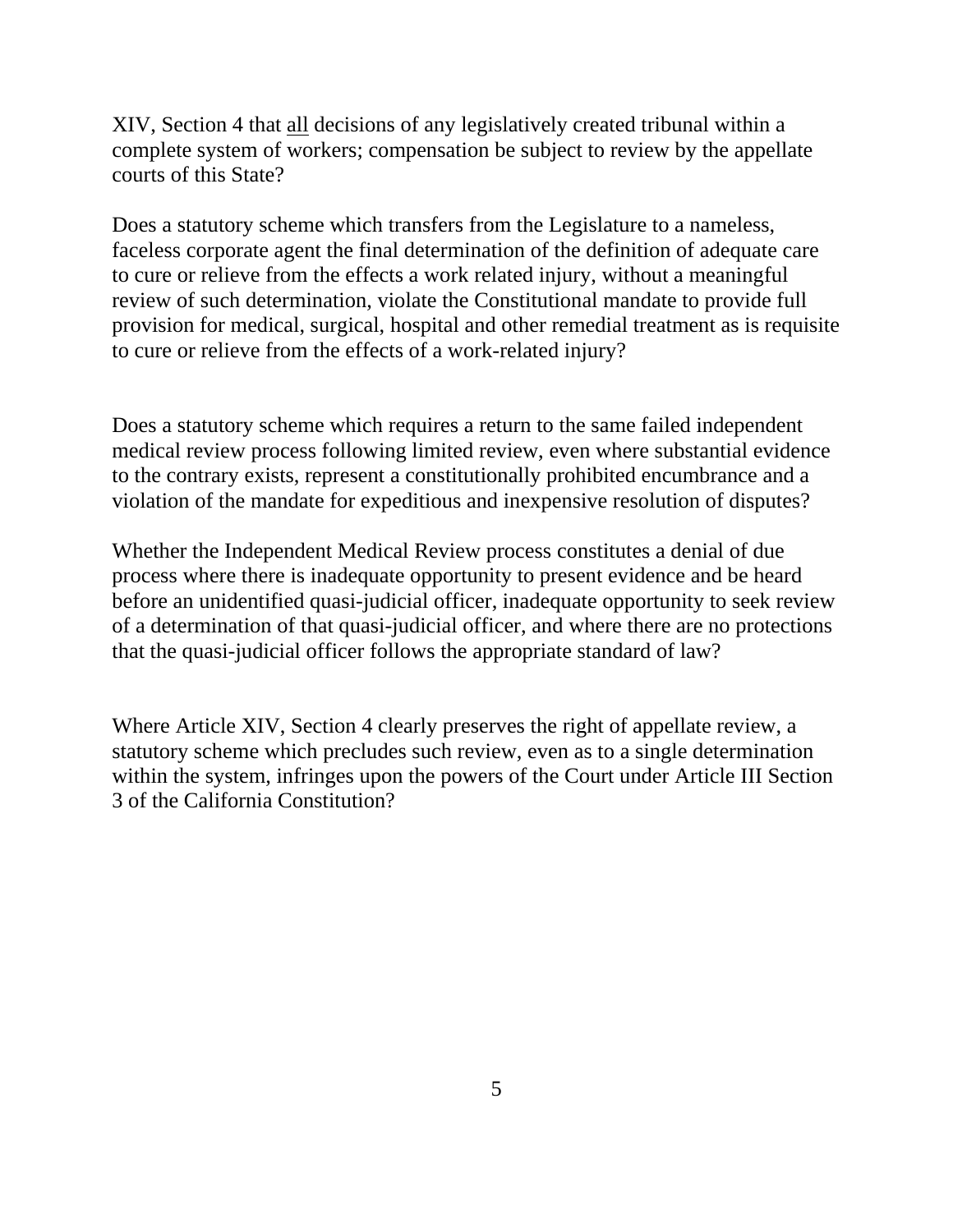# **VI LEGAL ARGUMENT**

#### **A.**

### **General Standards of Review in Constitutional Challenges**

Both SCIF and the DWC provide the Court with multiple case citations setting forth general rules for judicial review of constitutional based challenges to the Legislatures statutory enactment. CAAA does not disagree with the assertion that the legislation is entitled to a presumption of constitutionality with all doubts resolved in favor of the statutes validity. CAA acknowledges the board authority of the Legislature under the plenary power language of Article XIV, section 4 to enact a complete system of workers' compensation. However, it is clear that that power is not limitless. A closer scrutiny of both the standard of review applicable to a constitutionally based challenge and the true extent of the definition of a "complete system" is necessary for the Court to reach a proper conclusion in this case. Amicus asserts that there is simply no interpretation of the restrictions on review and denial of due process in the statutory scheme that can be reconciled with the plain meaning of the definitional words of Article XIV, section 4.

A more complete summary of the scope of review can be found in *The Hess Collection Winery v California Agricultural Labor Relations Board* (2006) 140 Cal.App.4<sup>th</sup> 1584. The Court provides the following summary:

"In considering a facial constitutional challenge to a statute, we uphold the statute unless its unconstitutionality plainly and unmistakably appears; all presumptions favor its validity. (City of Los Angeles v Superior Court (2002) 29 Cal. 4<sup>th</sup> 1, 10-111[,124 Cal. Rptr.2d 202, 52 P.3d 129]; Pryor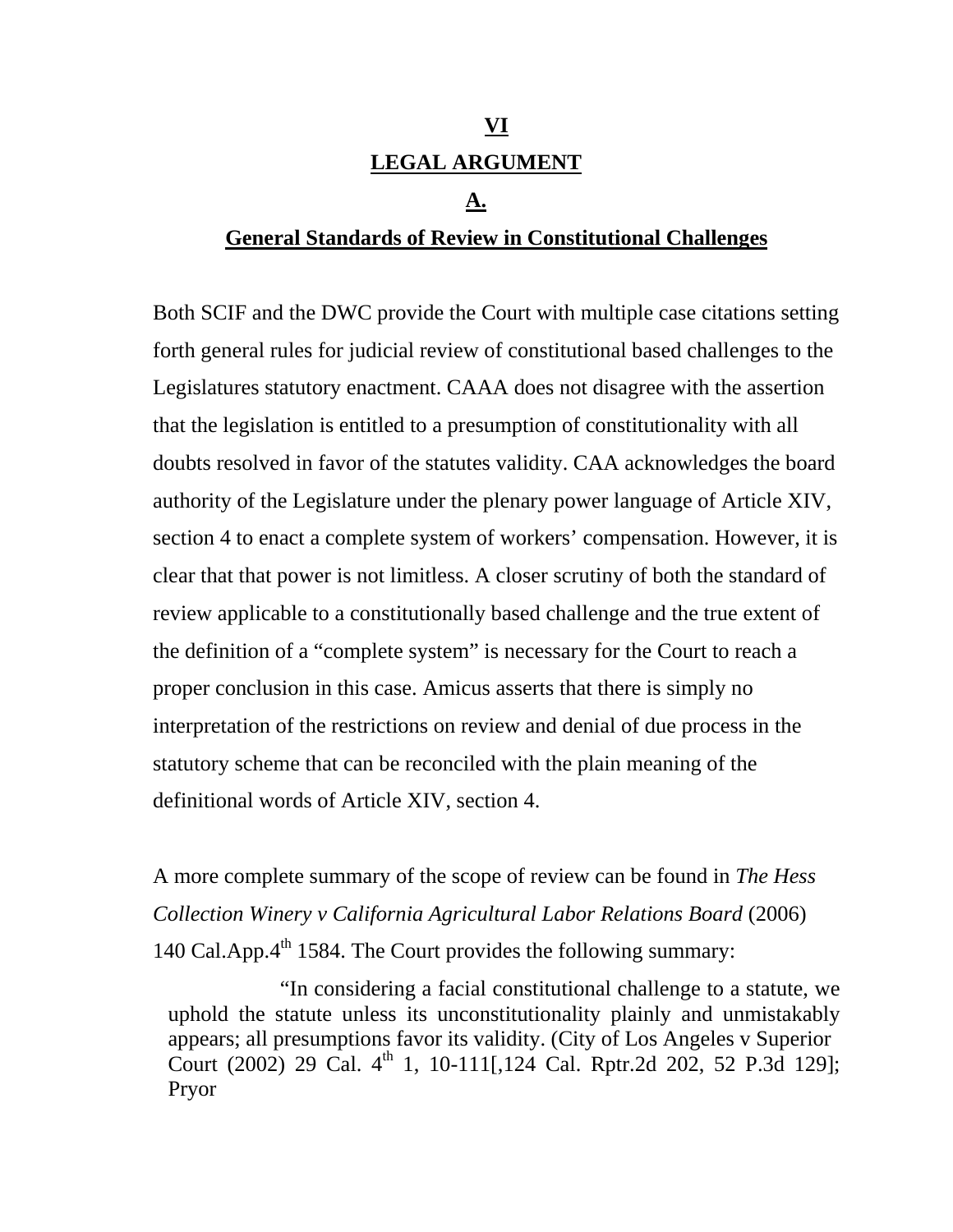v Municipal Court (1979) 25 Cal.3d 238, 253-255 [,158 Cal. Rptr. 330, 599 P2d 636]

It has been said that a facial challenge can succeed only if the statute inevitably poses a present total and fatal conflict with applicable constitutional prohibitions. (People v Gallegos (1997) 54 Cal. App. $4<sup>th</sup> 252$ , 262[, 62 Cal. Rptr.2d 666].) However, in American Academy of Pediatrics v. Lundgren (1997) 16 Cal.4<sup>th</sup> 307[, 66 Cal. Rptr.2d 210, 940 P. 797], which held invalid a statute requiring a pregnant minor to secure parental consent or judicial authorization for an abortion, the California Supreme Court said: 'A statute that imposes substantial burdens on fundamental privacy rights with regard to a large class of persons may not be sustained against a facial constitutional attack simply because there may be a small subclass of persons covered by the statute as to whom a similarly but much more narrowly drawn statute constitutionally could be applied. Thus, a facial challenge to a statutory provision that broadly impinges upon fundamental constitutional rights may not be defeated simply by showing that that there may be some circumstances in which the statute constitutionally could be applied, when there is nothing in the language or legislative history of the provision that would afford a reasonable basis for severing the asserted constitutionally permissible application of the statute from the provision's unconstitutional applications.' [Citation] (Banning v Newdow (2004) 119  $CalApp.4<sup>th</sup> 438, 446-447, 14 Cal. Rprt.3d 447)$ 

It is established that in reviewing quasi-legislative actions of administrative agencies the scope of judicial review is limited to an examination of the proceedings before the agency to determine whether its actions have been arbitrary, capricious, or entirely lacking evidentiary support, or whether it has failed to follow the procedure or give notice required by law." (McKinny v Board of Trustees (1982) 31 Cal.3d 79,88, 181 Cal Rptr 549, 642 P.2d 460, quoting County of Orange v Heim (1973) 30 Cal App.3d 694, 719, 106 Cal.Rptr. 825.)"

The Court in *The Hess Collection* lays out the distinction between quasi-judicial and quasi-legislative action:

"An administrative action is quasi-judicial, or quasi-adjudicative, when it consists of applying existing rules to existing facts.  $(20<sup>th</sup>$  Century Ins. Co. v Garamendi (1994) 8 Cal.4<sup>th</sup> 216, 275, 32 Cal. Rptr. 807, 878 P.2d 566.) The creation of new rules for future application, such as is done here, is quasi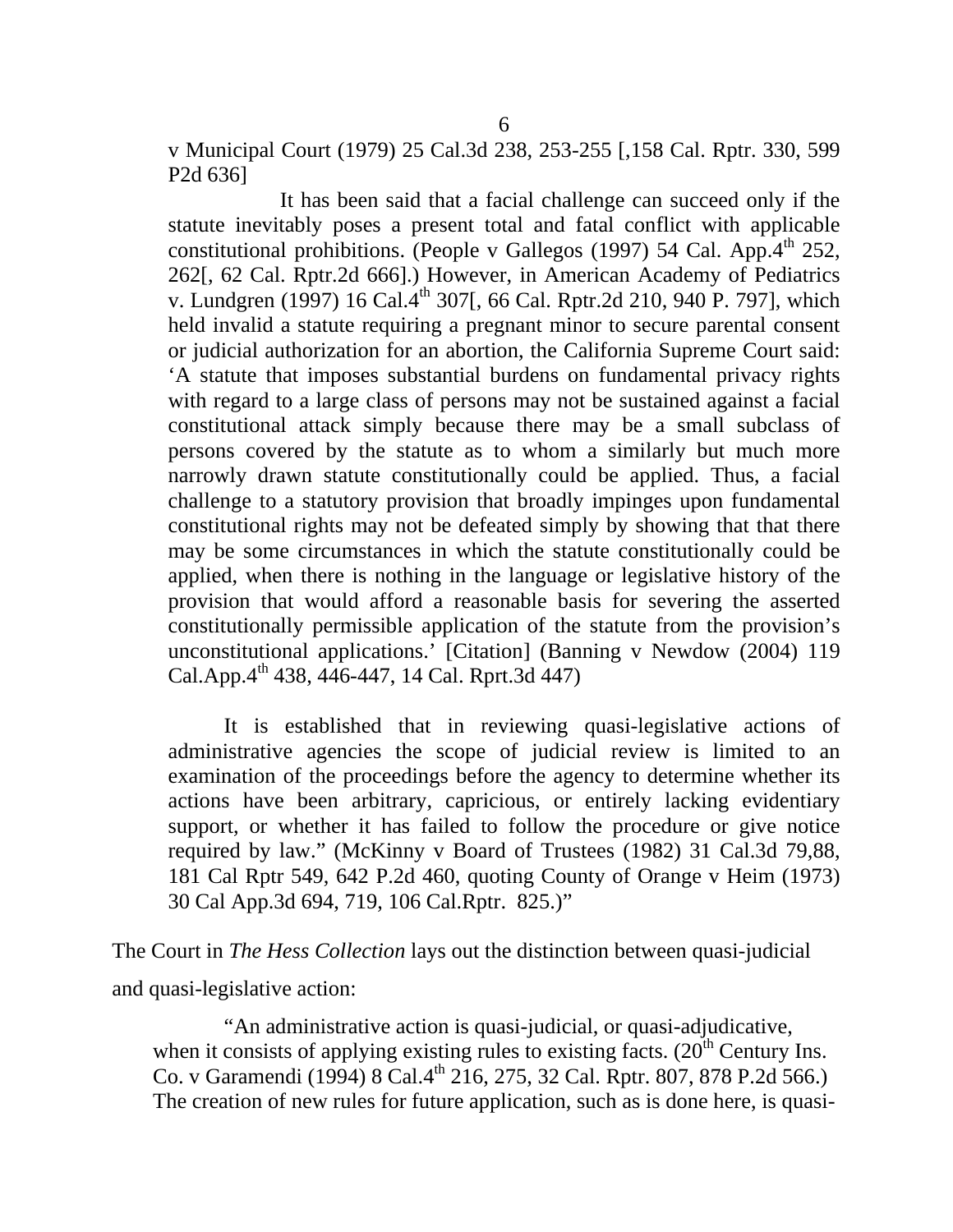legislative in character. (Ibid). This is even though the action is, as here, taken in an individual case. (Id at p. 277, 32 Cal. Rptr 2d 807, 878 P.2d 566.)

The distinction has considerable significance because a variety of matters, such as the decision-maker, the right to and nature of hearing, the standards applied, and the scope of judicial review, vary between quasijudicial and quasi-legislative acts."

Key to the more in depth analysis of constitutional review, which the arguments of both Respondents fail to fully address, is the decision in the matter of *Bayscene Resident Negotiators v Bayscene Mobile Park* (1993) 15 Cal. App.4<sup>th</sup> 119 in which a statutory scheme requiring private parties to submit to compulsory binding arbitration was struck down as a denial of due process where appellate review was limited to issues of fraud, corruption or other misconduct by the arbitrator. Failure to provide judicial review of evidentiary issues proved fatal to the Legislation.

In an unsuccessful constitutional challenge to a legislation to allow for an alternative dispute resolution of workers' compensation claim through a mediation/arbitration process negotiated as part of a collective bargaining agreement outside the normal adjudication process before the WCAB, the statutory scheme was found to be within the plenary power of the Legislature. (*Costa v.*   $WCAB$  (1998) 65 Cal. App.  $4<sup>th</sup>$  1177). However it should be noted that the Court found that the system provided adequate protections "since it requires the administrative director to approve proposed ADR plans and monitor their operations. The statute also expressly prohibits such plans from diminishing certain benefits and makes arbitration decisions subject to review by the WCAB." The Court specifically declined to address concerns of due process and equal protection which were only raised in amicus briefs and not by the Petitioner.

7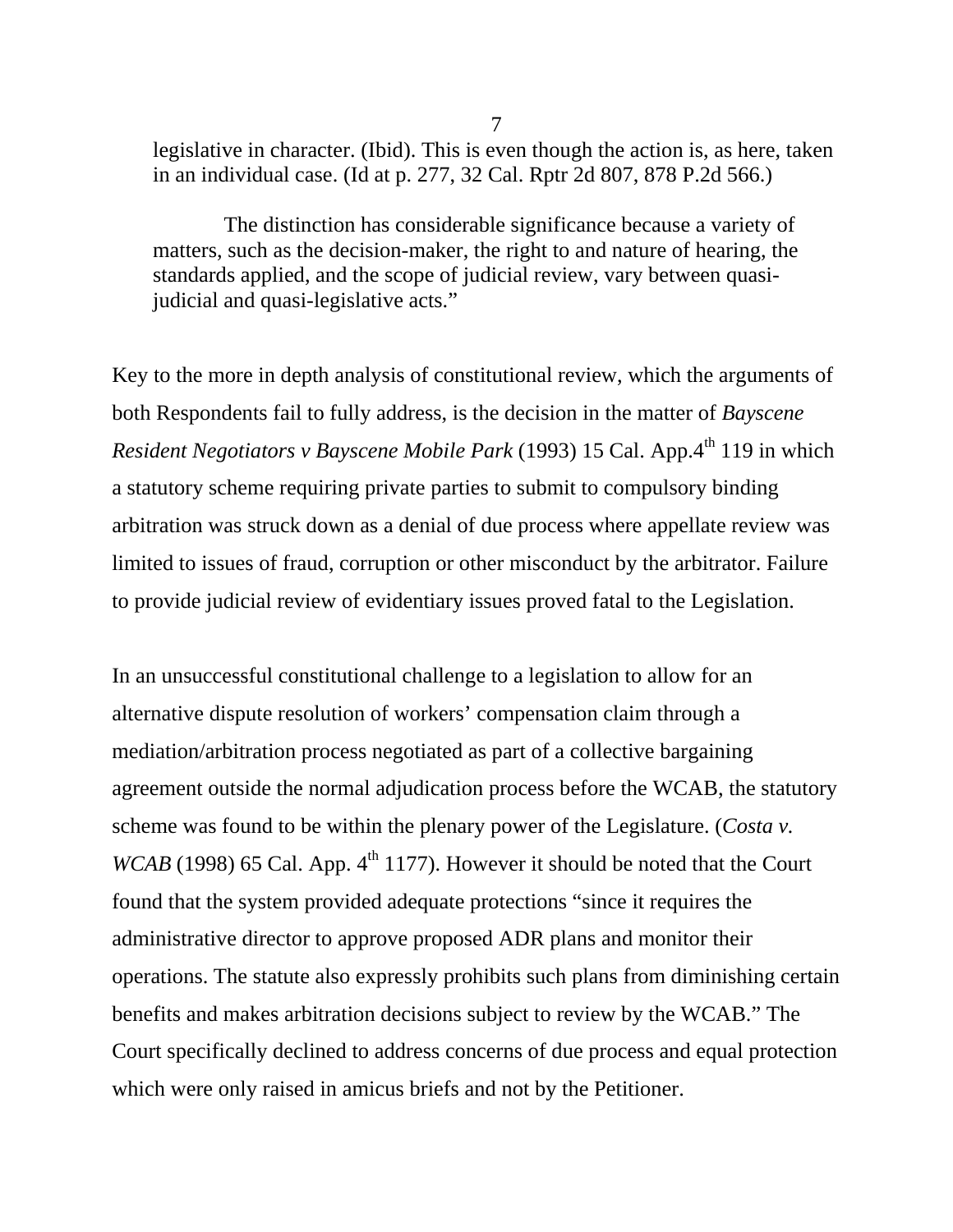Likewise, the Courts have held that with regard to due process challenges the standard is whether a legitimate government purpose exists in restricting access to benefits. The strict scrutiny standard is not applicable in matters of workers' compensation as injured workers are not members of a suspect class, nor does the provision of workers' compensation benefits bear upon a fundamental right. (*Sakotas v WCAB* (2000) 80 Cal.App.  $4<sup>th</sup>$  262. The Court may not overturn a statute where the legislative history demonstrates the legislation it is related to a legitimate government purpose. (*Hansen v. WCAB* (1993) 18 Cal. App.  $4^{\text{th}}$  1179)

While the powers of the Legislature are broad they are still limited by the definitional provisions imbedded in the statute. Thus it is beyond the authority provided in Article XIV, Section 4 for the Legislature to attempt to extend benefits to entities not specified. That is past legislative attempts to extend benefits to the State before modification of the Constitution and to the estate of the injured worker where no dependents existed were rejected as beyond the authority of the legislature. Likewise while a provision that limits or excludes certain employees from benefits based upon intentional actions, efforts to impose or exclude additional liability based upon tort principles grounded in negligence would fail constitutional review. Likewise, a system which provided for no medical care, only first aid care or limit care to either that which was designed to cure or that which was designed to relieve from the effects of the injury would likely not survive a facial constitutional challenge. It is clear that the Legislature has the power to limit or cap access to specific modalities of care. The Constitution provides that the elements of a complete system defined within Article XIV Section 4. The Legislature does not have the power to go beyond those definitions. One such

8

9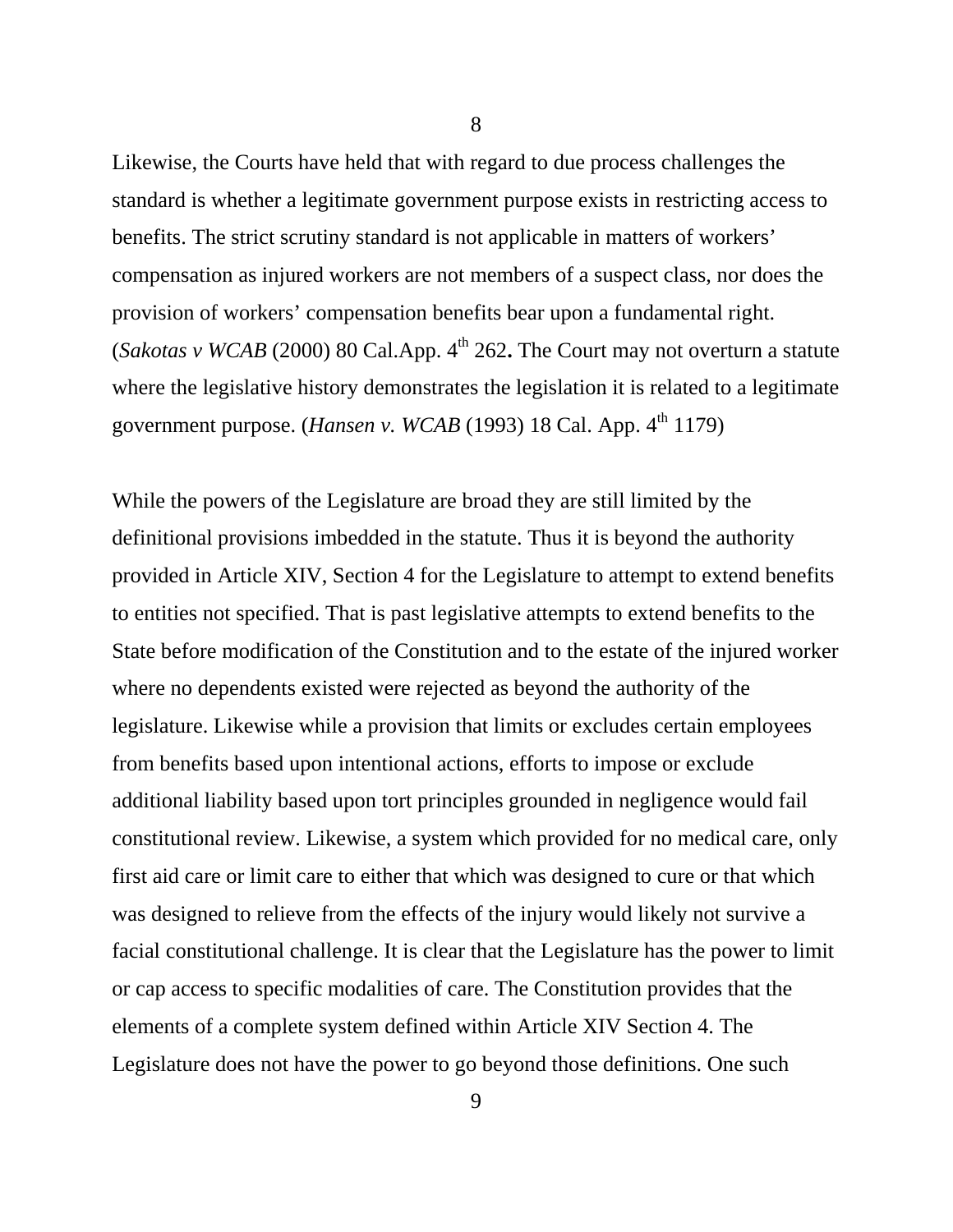definition is that "all" dispute determinations must be subject to review by the courts of appeal. Even the exclusion of one such determination exceeds the authority of the Legislature despite the broad nature of that authority.

## **B The Role of the IMR Reviewer**

Respondent State Fund argues extensively that the IMR review is an arbitrator. However nowhere in the legislation does the legislature express an intent to set up a system of arbitration. Likewise, the scheme is not akin to an alternative dispute resolution system. If the Legislature had intended such alternatives one would expect the Legislature to clearly identify the intent to do so. The Legislature has established both systems of arbitration and alternative dispute resolution mechanisms within the workers' Compensation system. On each occasion these systems have been clearly defined as either a system of arbitration or as an alternative dispute resolution mechanism. Here the Legislature has simply removed from the WCAB the jurisdiction to determine disputes regarding medical appropriateness and assigned the adjudication of those disputes to the administrative director through the IMR review mechanism.

Respondent State Fund set forth the applicable uncodified sections of sections SB 863 beginning at page 10 of its Answer. These sections demonstrate the complex three part role the Legislature has assigned to the IMR physician. The physician is assigned quasi-legislative, expert witness and quasi-judicial duties. Here the Legislature has assigned to the IMR the final determination of the new standard of evidence based medicine- a quasi-legislative process as defined by *The Hess*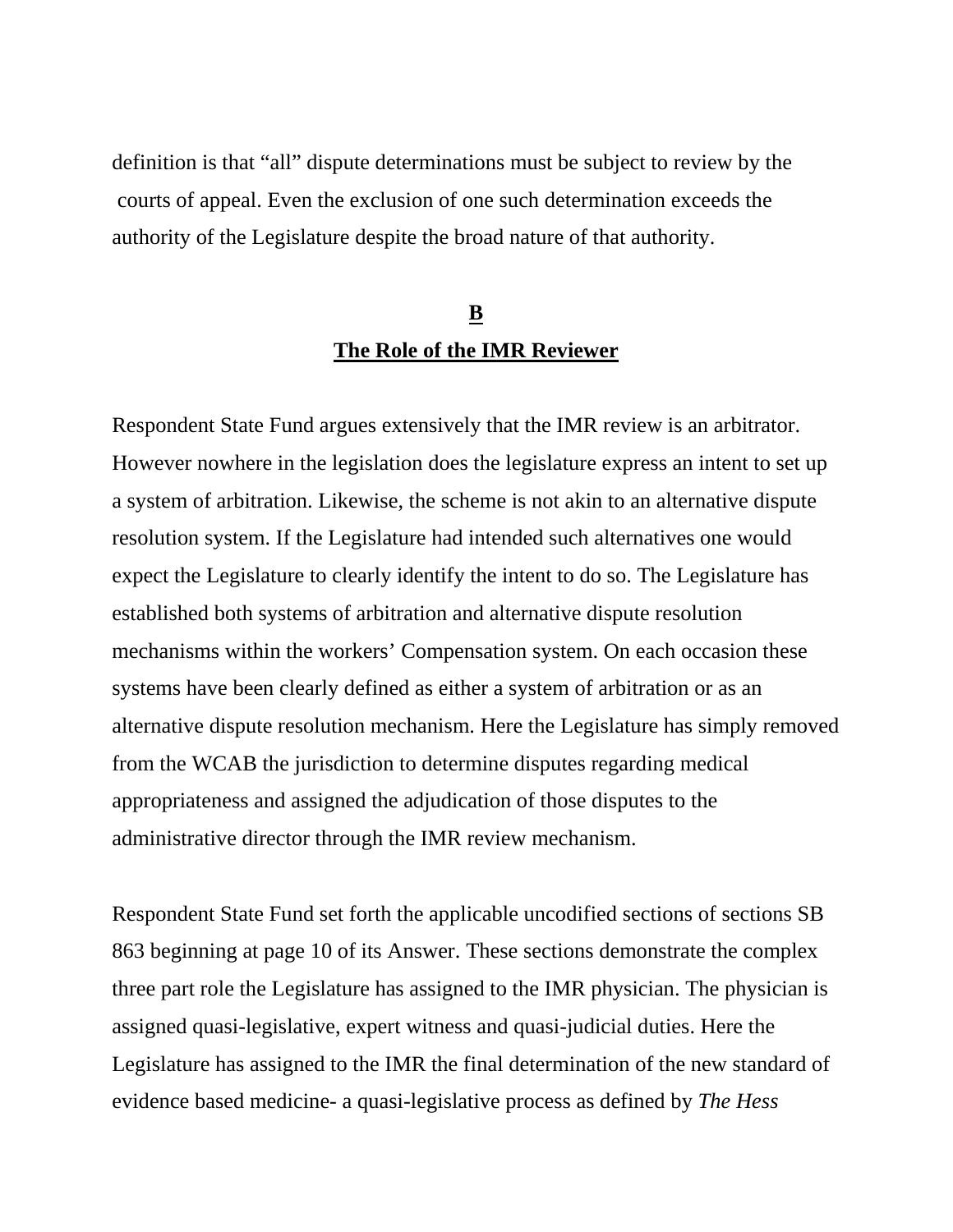*Collection* (supra). The second identified purpose is to replace the expert opinion of the AME/QME expert witness process. Finally, the purpose to replace the role of the WCAB is a quasi-judicial act.

The arbitrary nature of the quasi-legislative function of the IMR reviewer is clearly illuminated based on the facts of this case. Petitioner's designated treating physician submitted four requests for authorization of medical care. In connection with these requests he submitted written reports citing specific provisions within the MTUS supporting the requested treatment. State Fund pursuant to the utilization procedures submitted the requests to its selected UR physician who cited different portions of the MTUS to justify the denial of care. The matter then went to the IMR reviewer. Without any analysis as to why the treating physician's analysis was lacking or improper the IMR reviewer adopted the UR physician's approach under the MTUS. Here a different IMR reviewer could have just as easily justified the care based upon the provisions of the MTUS relied upon by the treating physician. Thus both parties must try to apply an ill-defined standard of care in making treatment decisions prior to the ultimate determination of the definitional scope of care which must be the first step to each IMR determination

Certain aspects of the quasi-legislative role are of concern. Here the Legislature has directed the Administrative Director to refer the quasi-legislative role out to a nongovernmental private corporation who then assigns the responsibility to an agent outside the control of the any governmental agency. Each IMR reviewer is free to establish a unique standard of care subject to arbitrary and capricious determinations without the parties knowing his identity.

There appears to be no legitimate governmental purpose in hiding allowing a

10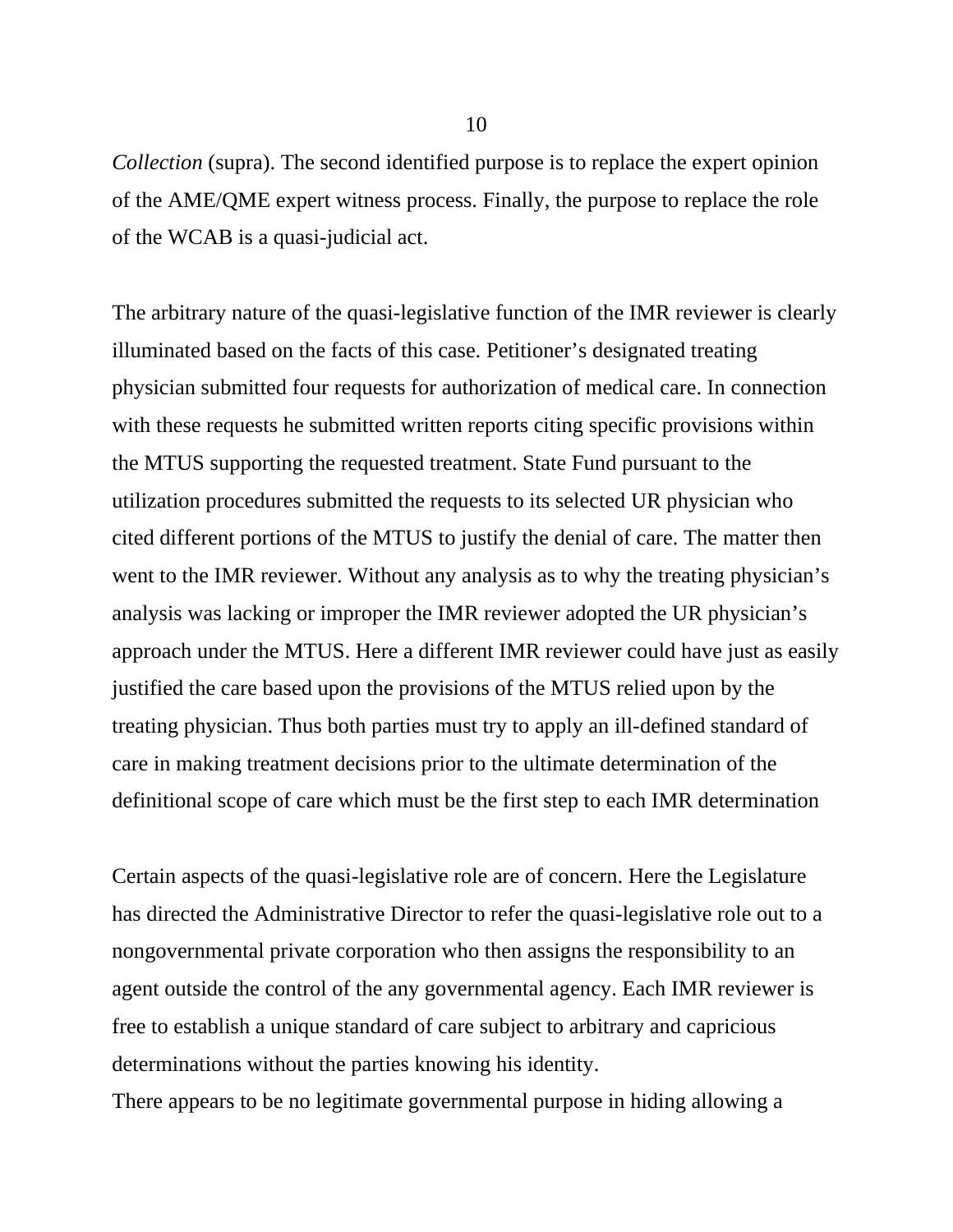private corporate entity to perform a government function particularly where the statutory provisions create a rebuttable presumption in the treatment utilization schedule (hereinafter MTUS) developed by the Administrative Director. Here we now have two separate presumptively correct standards of care with the unidentified agent of a nongovernmental entity who sets the second standard having complete control over which applies.

Petitioner's concerns regarding ability to cross-examine the expert IMR reviewer is legitimate despite the contention that as the quasi-judicial officer is not subject to such a requirement. The IMR reviewer is directed to employ his or her medical expertise to the question of need for medical care. However, there is simply no mechanism for determining whether the IMR reviewer's opinion constitutes substantial evidence. Both the UR physician and the IMR physicians do not examine the injured worker. It is difficult to imagine that a non-examining physicians can acquire the sufficient clinical knowledge to assess the many expert medical judgments necessary both in the application of the MTUS and the rebuttal of the MTUS. Clinical observations and adequate medical histories play a significant role in such determinations. The MTUS itself highlights the importance of the physical examination in general and with regard to many specific treatment determinations. Historically in workers' compensation a non-examining physician's opinion rarely rose to the level of substantial evidence. Likewise, an opinion based upon incorrect medical or legal theories, incorrect histories, or based upon surmise or conjecture could not stand as substantial evidence. Here there is simply no opportunity to demonstrate any potential defect in the determination of the IMR doctor as an expert.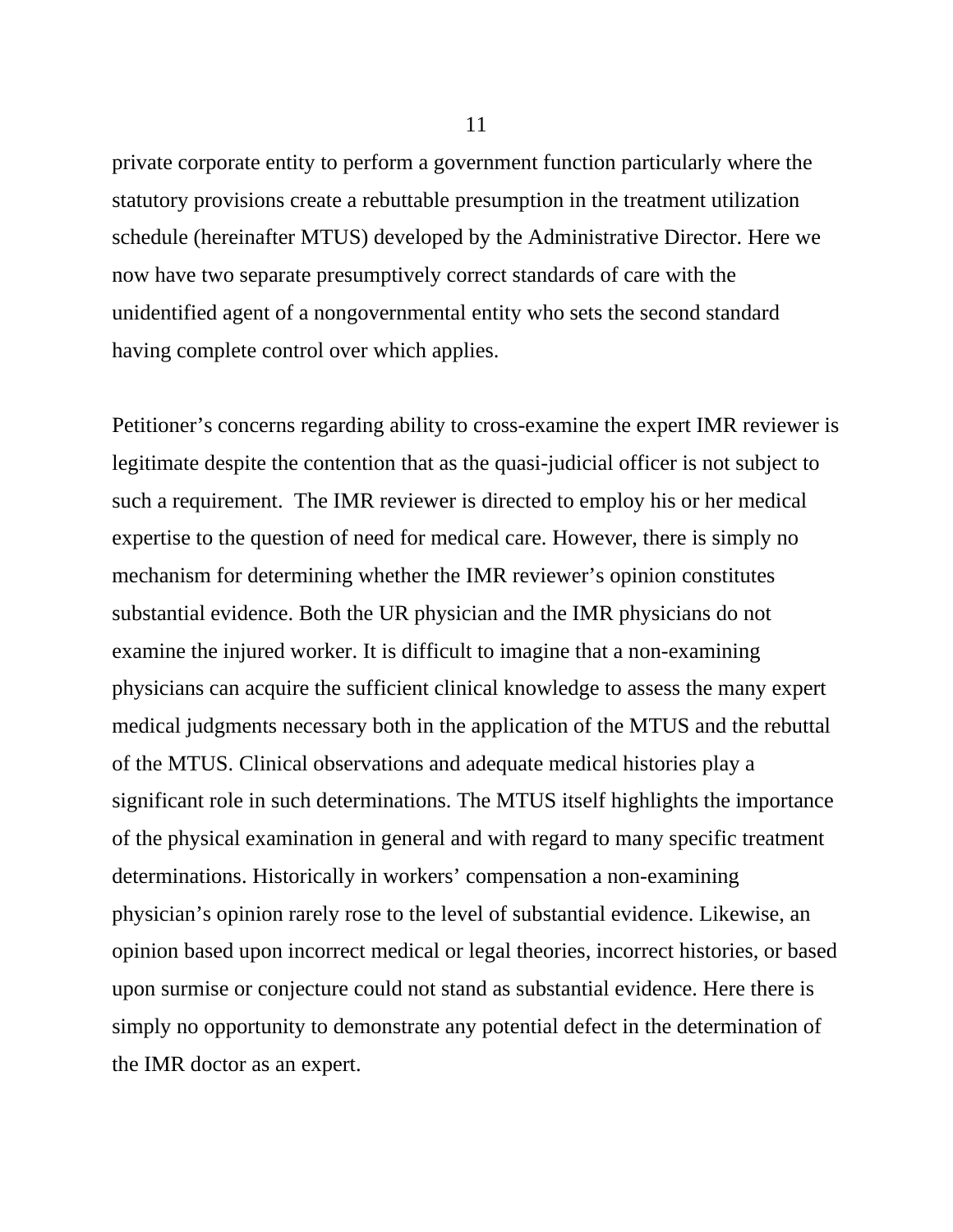Without judicial review of the issue of medical treatment conflicts it renders the presumption of correctness in the MTUS without meaning. The stated legislative goal of assuring that the ultimate determination of appropriate care rest with medical experts rather than non-expert judicial officers is not served by this scheme. Clearly dispute only arises where there exists a difference of opinion between medical experts as to appropriate care. It has long been established that neither the WCAB nor the appellate courts have the authority to substitute unsubstantiated lay opinion for expert medical evidence. It has always been the case, that the judicial officer does not make determinations of medical necessity. Instead it is the role of the judicial officer to resolve disputes in the medical evidence and must rely upon expert opinion that rises to the level of substantial evidence to award medical care. It is without a doubt within the power of the Legislature to define medical care as that which is supported by the MTUS subject to a further hierarchy of review where the MTUS is either inapplicable or subject to rebuttal. However, transferring the role of judicial determination from the WCAB and appellate courts to a nongovernmental agency serves no governmental purpose. Clearly, the Legislature could create a "medical court" to address treatment disputes without allowing for judicial review in the form of Reconsideration and appellate court review as was done in the ADR process discussed in *Costa*. (supra)

Two individuals injured in the course of their employment with the exact same diagnosis and treatment recommendations are subject to two different standards of scope of care without meaningful opportunity to challenge such determinations where the "ultimate" determiner controls that scope of care; serves in the capacity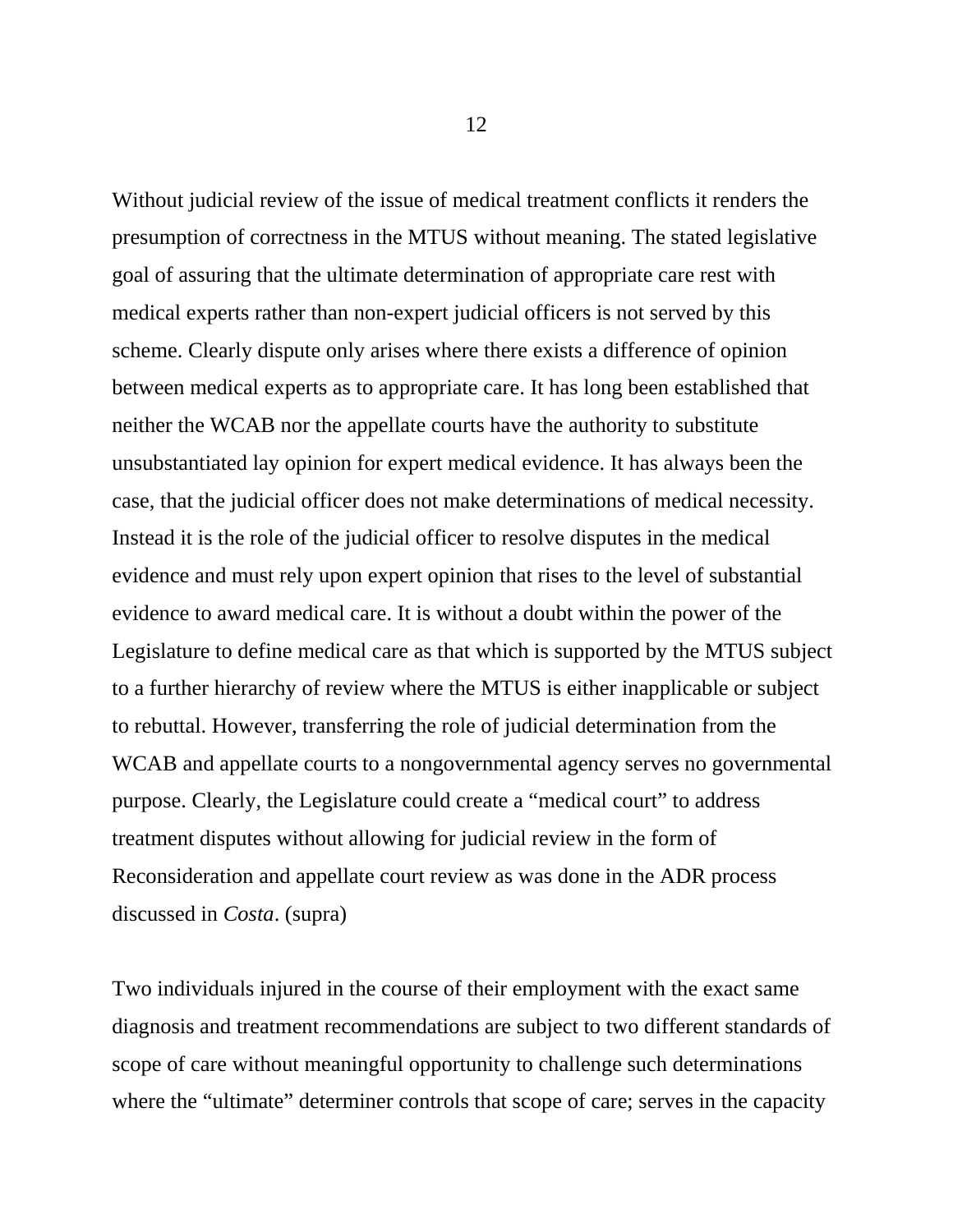of expert medical witness; and the final adjudicator of the dispute.

### **C**

13

## **A statutory scheme which eliminates judicial review of one type of decisions is facially constitutionally defective.**

The plain language of Article XIV, Section 4 clearly states that all decisions of any legislative created tribunal must be subject to judicial review by the appellate courts of this State. To the extent that the decision adopted by the Administrative Director after IMR on the issue of medical necessity represents a determination by an administrative tribunal a bar to any judicial review of that determination presents an unmistakable, total and fatal conflict with the applicable constitutional prohibition. The mandate of judicial review extends to all decision; not some decisions; not all but one decision. Both Respondents affirm the adjudicative nature of the role of the IMR review. State Fund goes to great length to describe the IMR reviewer as an arbitrator despite the fact the statute does not identify the reviewer in that capacity. The reviewer is a nongovernmental quasi-judicial officer when fulfilling his duties to resolve the disputed care. The determination of the reviewer is limited to the disputed care.

While the Legislature clearly has the power to define the scope and extent of care necessary to cure or relieve from the effects of a work injury, set evidentiary standards and presumptions, and define the scope of review even to a standard of clear and convincing evidence, it does not have the power to outright ban review of the treatment determination.

14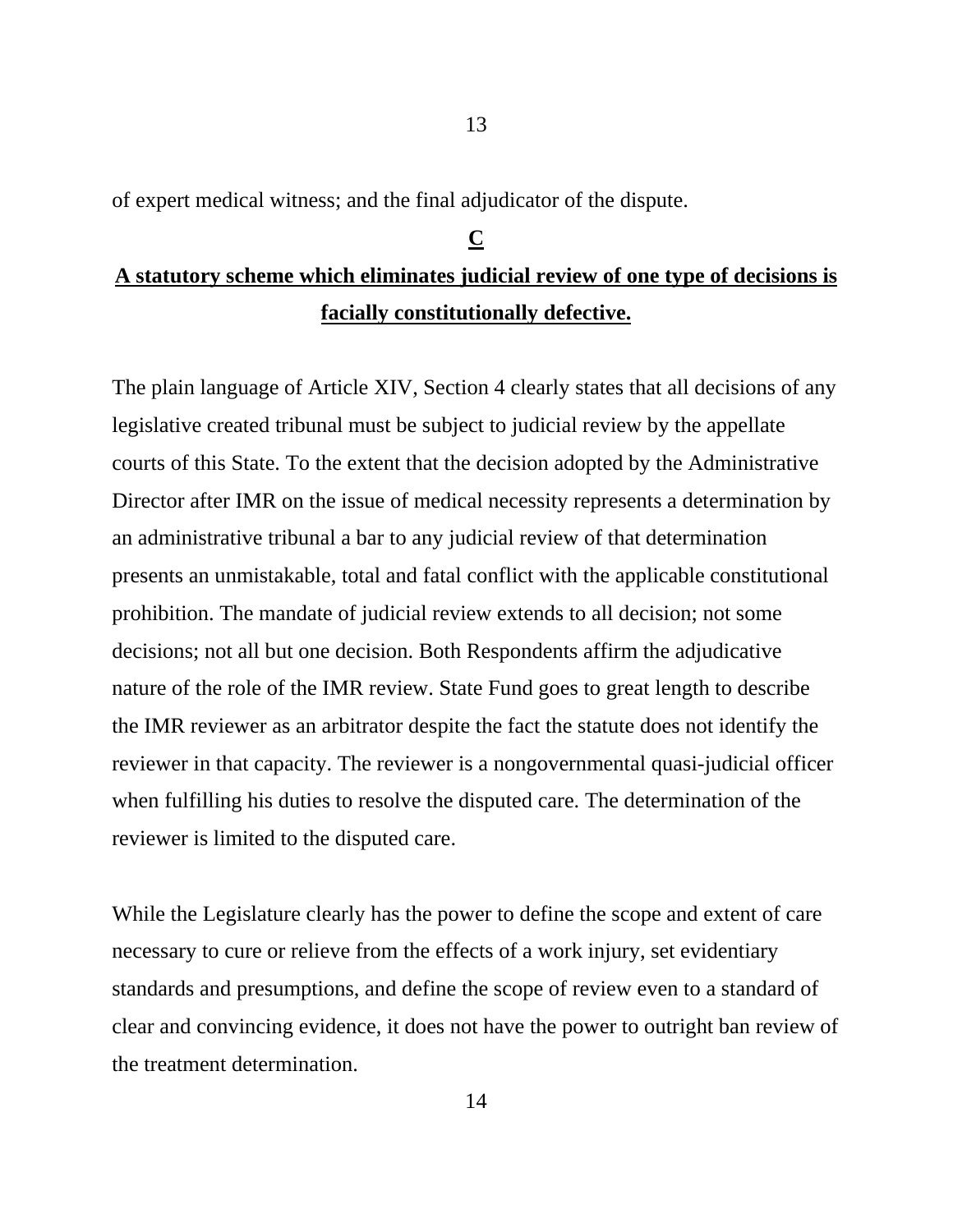# **Where there is no ultimate remedy for defective IMR, the Legislature has created an encumbrance upon the system affecting both parties**

If either party is aggrieved by an IMR determination adopted by the Administrative Director, the limited review cannot address the question of medical necessity even where there is clear and convincing evidence that the decision is contrary to the presumed correct MTUS. To the extent that such evidence requires more than ordinary knowledge it cannot serve as a basis for reversing the determination. Thus where an expert medical opinion of the designated treating doctor exists which substantially supports the presumed correct MTUS recommended treatment the determination remains beyond the scope of review. Likewise even where the injured worker obtains the unlikely result of overturn an initial IMR determination under one of the specified limited basis for review the only remedy is return to the same process that has already failed the parties. Thus the injured worker has the prospect of never-ending process of repeatedly being returned to a process while treatment deemed presumptively necessary under the MTUS is delayed and denied. The lack of an avenue to provide a final determination is contrary to the mandate of expeditious resolution. Even though the DWC set out a scenario where in some cases the newly adopted procedure might be more expeditious than the previous AME/QME process, the fact that no final relief is guaranteed renders the process fatally flawed as discussed in *Banning v Mewdow* (supra).

Such a system encourages injured worker to seek necessary care outside the workers' compensation transferring the employers' responsibility to bear the expense of work injuries as a cost of providing goods and services to general

**D**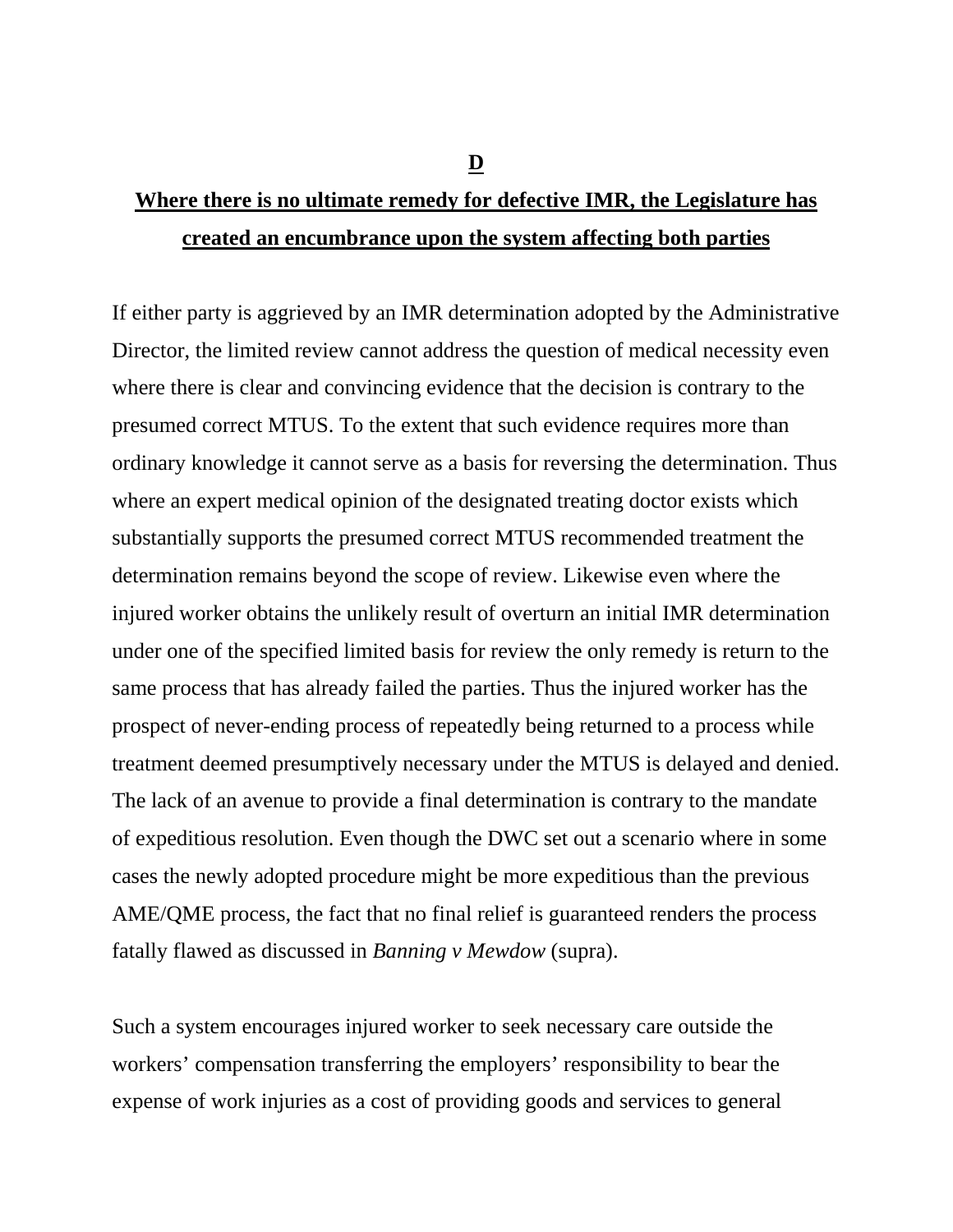medical health plans and governmentally funded systems of health care. The need for care does not disappear as a result of an arbitrary, capricious or incorrect IMR based denial. It is only human nature that people will seek out alternative avenues to obtain care.

This is the essence of the concern of an encumbrance. Clearly, it is settled law that an encumbrance is not a restriction upon specific modalities of care such as hard limits on the number of chiropractic or physical therapy session. It is not a limitation on access to doctors through an employer sponsored Medical Provider Network. A constitutional prohibited encumbrance has not been clearly defined. However, where a statutory scheme serves to block or preclude care which is otherwise presumed appropriate it rises to the level of an encumbrance

# **E The limited scope of review which is purportedly provided under Labor Code Section 4610.6 is wholly illusory and constituted a denial of due process**

As noted above, the core determination of the IMR review is not subject to any review. The determination of medical necessity is outside the reach of either the WCAB or the appellate courts. The remaining ground for appeal are no more meaningful where the review is done without a hearing by an unidentified reviewer. The parties are precluded from developing evidence to support any of the enumerated grounds for review. The system provides only for a declaration by the IMR organization regarding the qualifications of the reviewer, the absence of conflict of interest or bias. The standard of proof requiring clear and convincing evidence cannot be met without a full hearing, an evidentiary record and a full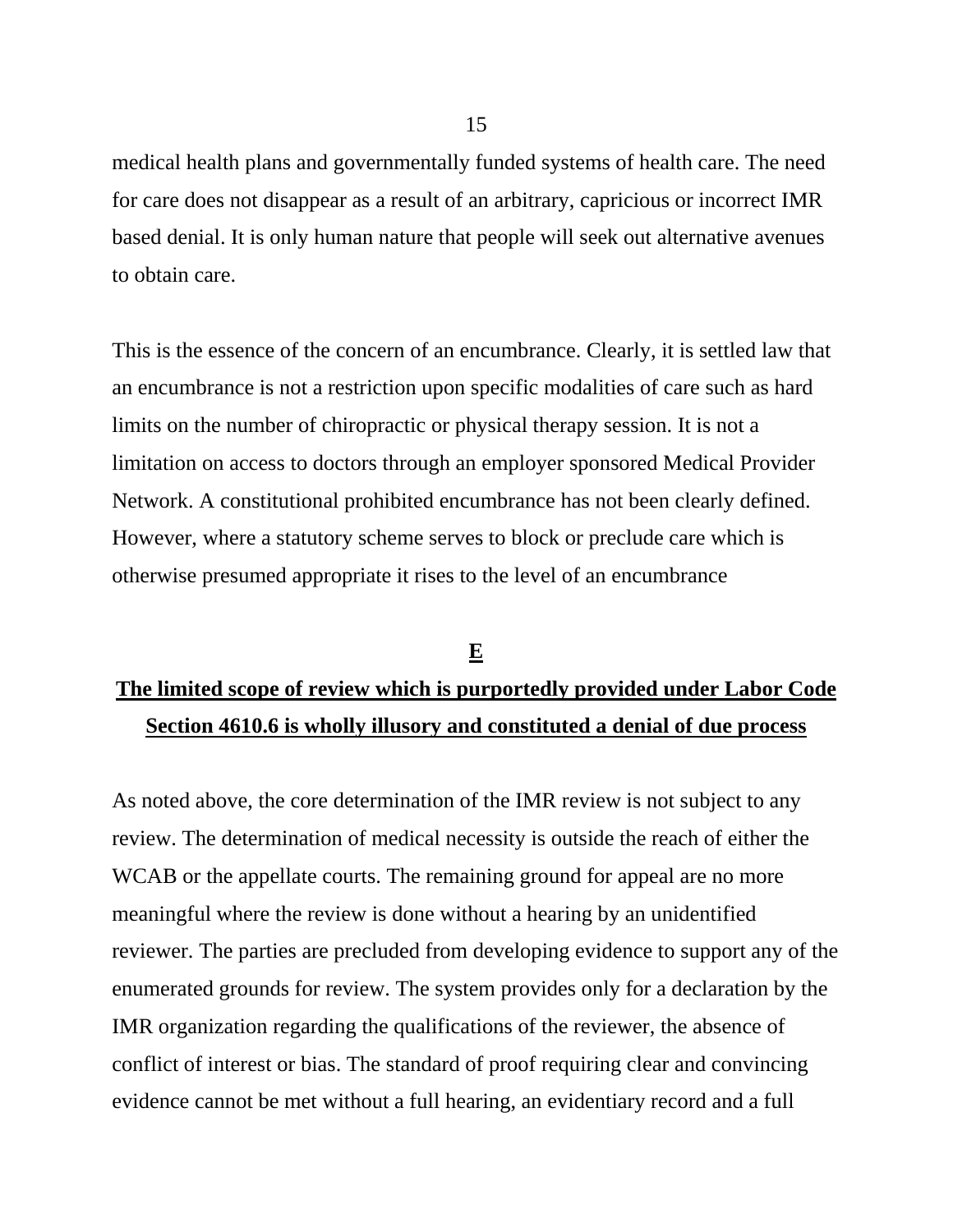analysis of the determination by the reviewer. A mere listing of submitted documents and reference to a particular section or provision of the MTUS does not provide enough information to determine what evidence might satisfy the clear and convincing standard. Finally, as to the fifth criteria – "that the determination was the result of plainly erroneous express or implied finding of fact is a matter of ordinary knowledge … and that is not a matter that is subject to expert opinion" (Labor Code section  $4610.6(h)(5)$ ) this likewise is meaningless as the IMR reviewer is limited to making a determination of medical necessity which is defined as an act requiring medical expertise.

This conundrum is highlighted by the recent WCAB *en banc* decision of *Dubon v World Restorations* (2004) 79 Cal Comp Cases 1298. The case involved the scope of review by the WCAB of the validity of the employer controlled utilization review process which proceeds the IMR process. In this case the Board reversed its own earlier ruling asserting jurisdiction over all technical and procedural defects in the utilization review process with a reservation of the authority to rule upon treatment disputes where substantial medical evidence exists to support the award of care. In its most recent opinion the WCAB found it only had jurisdiction over the question of timeliness of the UR process and no other defect as those should be submitted to the IMR expert. However, the statutory mandate of the IMR review is limited to questions of medical necessity and not procedural UR defects. The board application of IMR with its limited appeal is to in effect render UR meaningless.

**F**

## **The legislative scheme represents an constitutionally prohibited infringement by the Legislature upon the powers of the Judiciary in violation of the**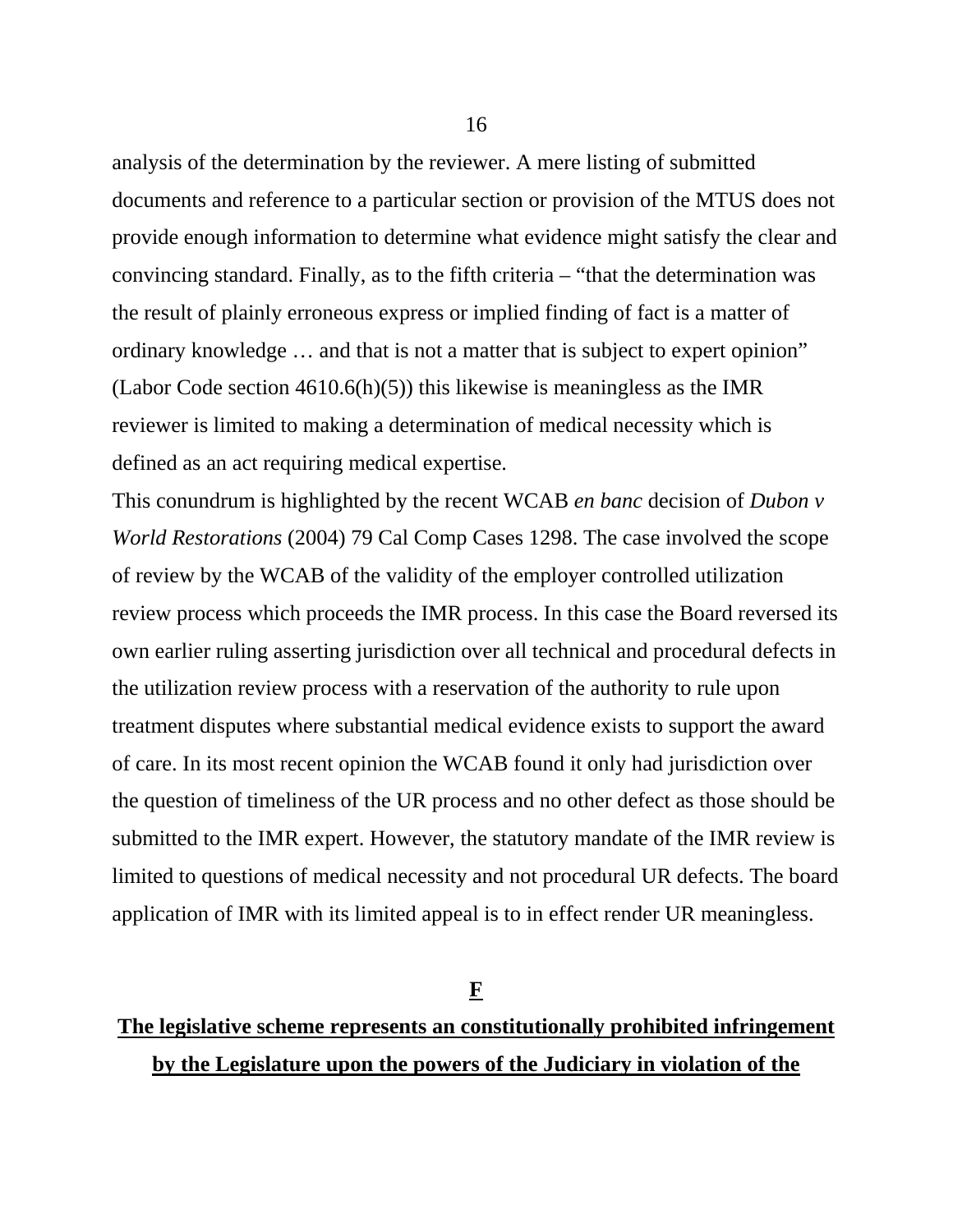## **Separation of Powers Clause and the mandate for judicial review in Article XIV, Section 4**

While it is clear that the plenary power of the Legislature regarding the creation of a system of workers' compensation is unrestricted by any other provision of the Constitution, Article XIV, Section 4 specifically reserves the role of judicial review by the appellate courts. The Legislature attempts to infringe upon the role of the courts by asserting that there is a crisis of judicial officers rendering determinations with regard to the need for medical care without the benefit of expert medical opinion. In fact the Courts have repeatedly acknowledged that where a determination requires expert opinion it is inappropriate for a judicial officer to substitute his or her lay opinion for the opinion of the expert. The Courts have consistently acknowledge within the content of workers compensation claims it is inappropriate to rule on medical in the absence of expert medical opinion that constitutes substantial evidence. (see *Levesque v WCAB* (1970) 1 Cal 3d 627; *Ronnie Barnes v WCAB* (2000) 23 Cal.4<sup>th</sup> 681; *State Compensation Insurance Fund v WCAB*(*Sanhagen*) (2008) 44 Cal 4<sup>th</sup> 236)

## **V CONCLUSION**

CAAA respectfully submits that the actions of the Legislature in enacted the IMR review process facial violated the provisions of Article XIV, Section 4 of the California Constitution in the manner set out above, violates due process protections of all parties to a workers' compensation claim, and unnecessarily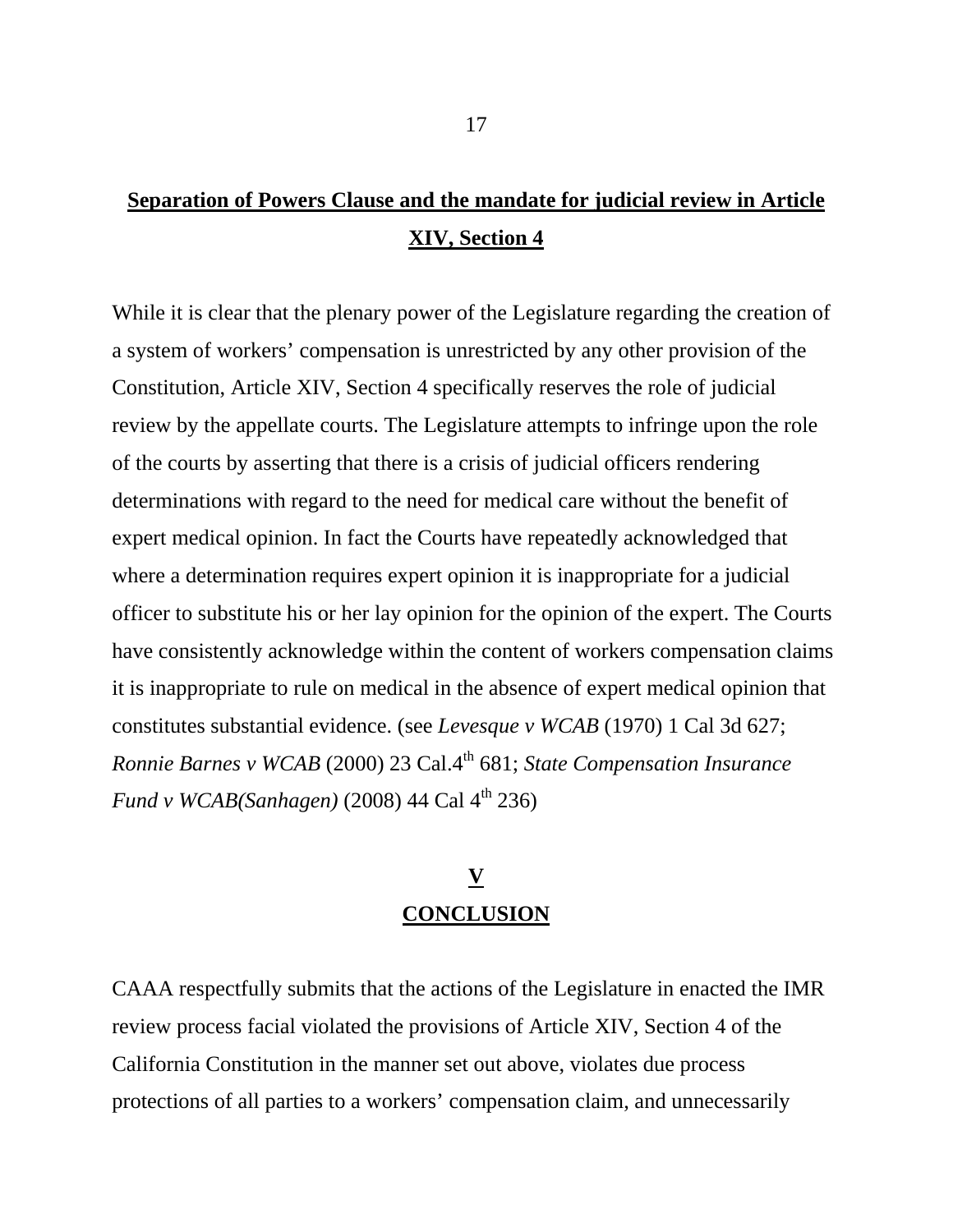infringe upon the role of the appellate courts.

CAAA respectfully urges the court to grant the Petition for Writ of Review and find the provisions of Labor Code section 4610.5 and 4620.6 and their related statutes unconstitutional.

CAAA respectfully urges the court to resist Respondents prayer to determine severability of the overall scheme as to do so would require the court to engage in quasi-legislative action.

\_\_\_\_\_\_\_\_\_\_\_\_\_\_\_\_\_\_\_\_\_\_

Dated: Nov. 25, 2014 Respectfully submitted

Joseph V. Capurro Attorney for Amicus Curiae California Applicants' Attorneys Association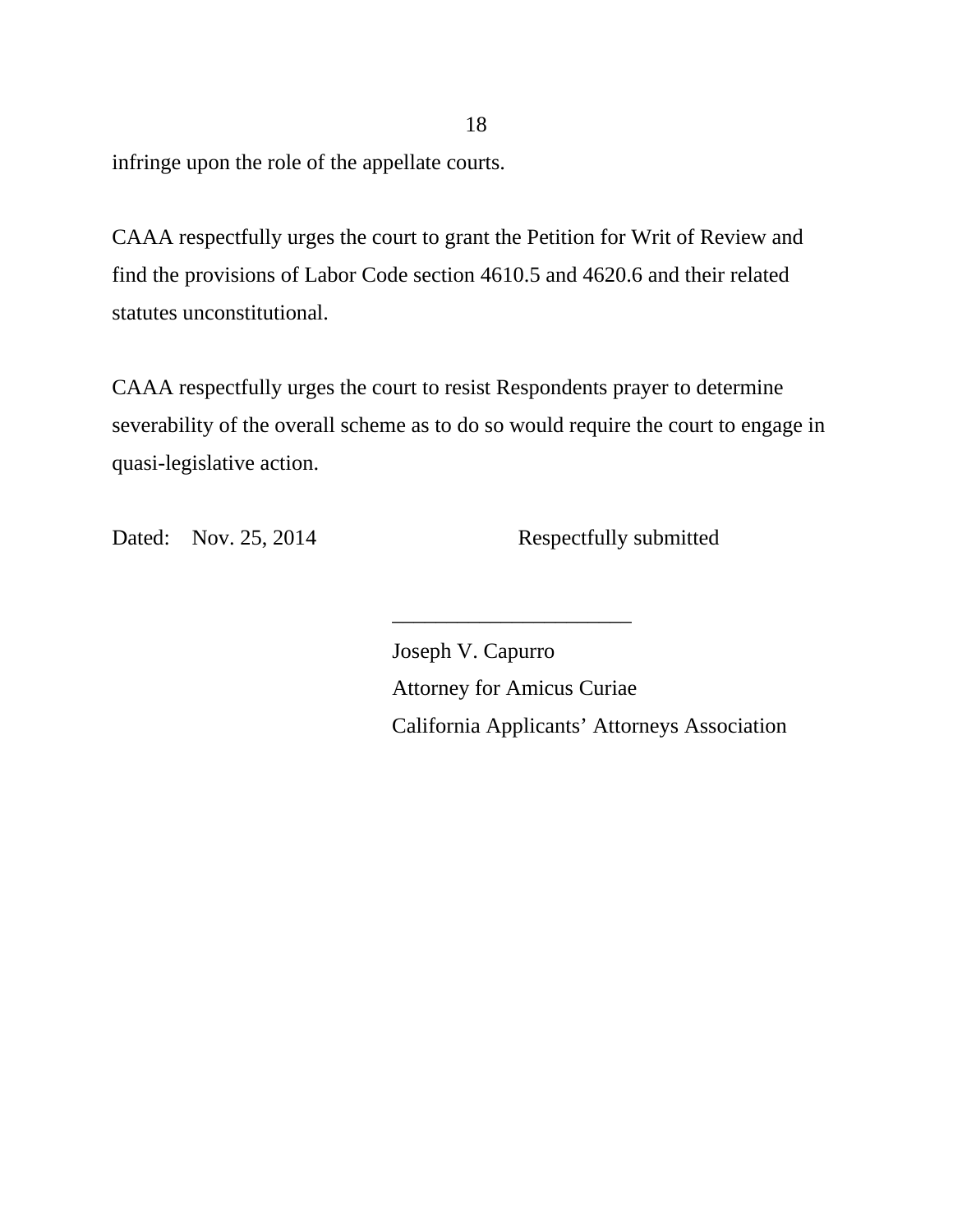#### Verification

I, the undersigned, say that I am the attorney of record for the California Applicants' Attorneys Association, in the matter of Frances Stevens vs. Workers' Compensation Appeals Board of the State of California, et al, Civil No. A143043. I have read the foregoing **Application to File Amicus Curiae Brief and Amicus Curiae Brief** and know of the contents thereof, and that the same is true of my own knowledge, except as to those matters which are therein stated upon my information and belief, and as to those matters that I believe to be true.

I declare under penalty of perjury that the foregoing is true and correct.

Executed on November 25, 2014 at San Jose, California

Joseph V. Capurro Attorney for Amicus Curiae California Applicants' Attorneys Association

\_\_\_\_\_\_\_\_\_\_\_\_\_\_\_\_\_\_\_\_\_\_\_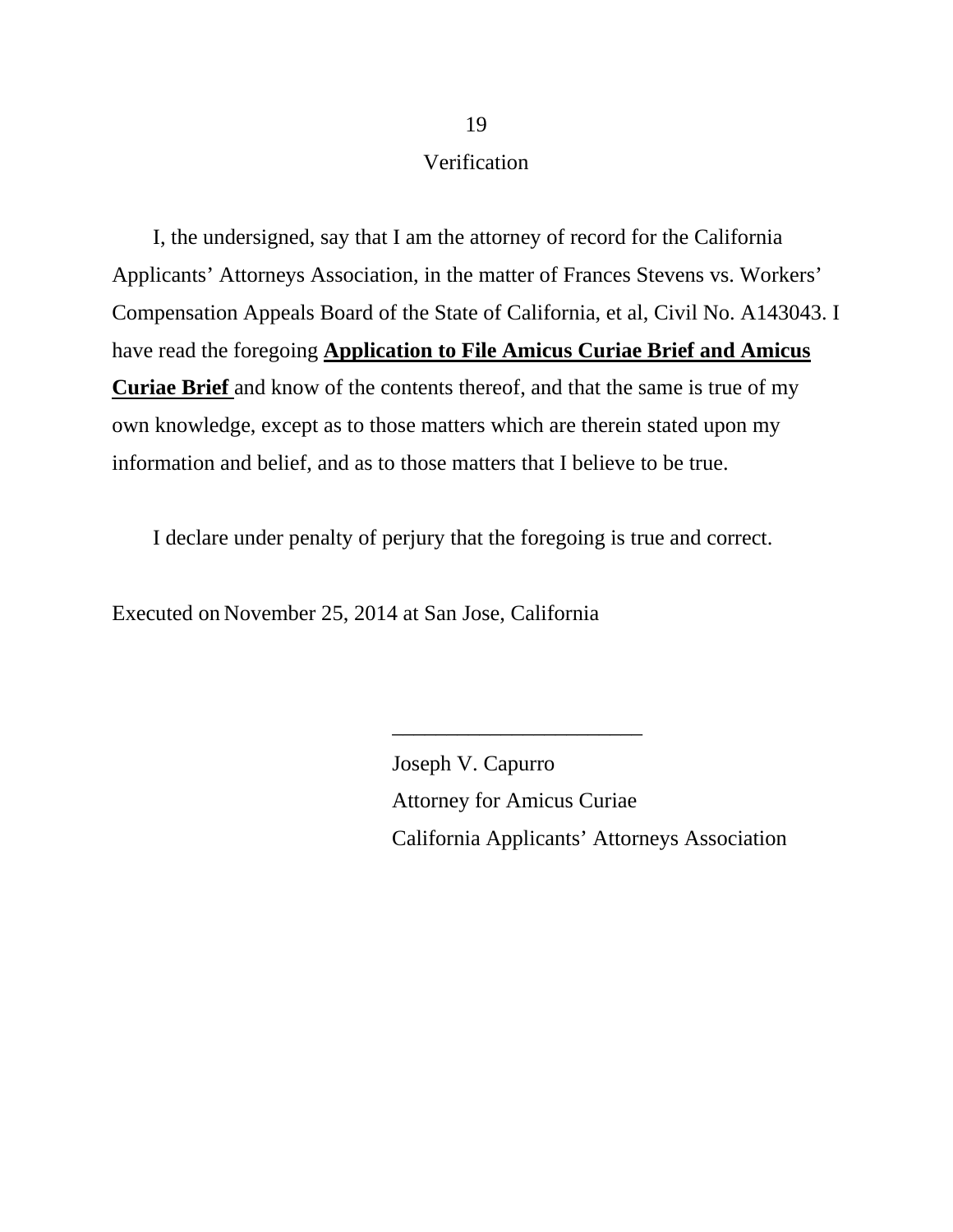#### **CERTIFICATE OF COMPLIANCE**

20

I certify that this brief has been prepared using 14 point Times New Roman typeface. According to the Word Count in my Microsoft Word for Windows software contains 5984 words up to and including this Certificate of Compliance.

I declare under penalty of perjury that this Certificate of Compliance is true and correct and that this declaration was executed on:

November 25, 2014

\_\_\_\_\_\_\_\_\_\_\_\_\_\_\_\_\_\_\_\_\_\_\_\_\_\_\_\_\_\_\_

Joseph V. Capurro Attorney for Amicus Curiae California Applicants' Attorneys Association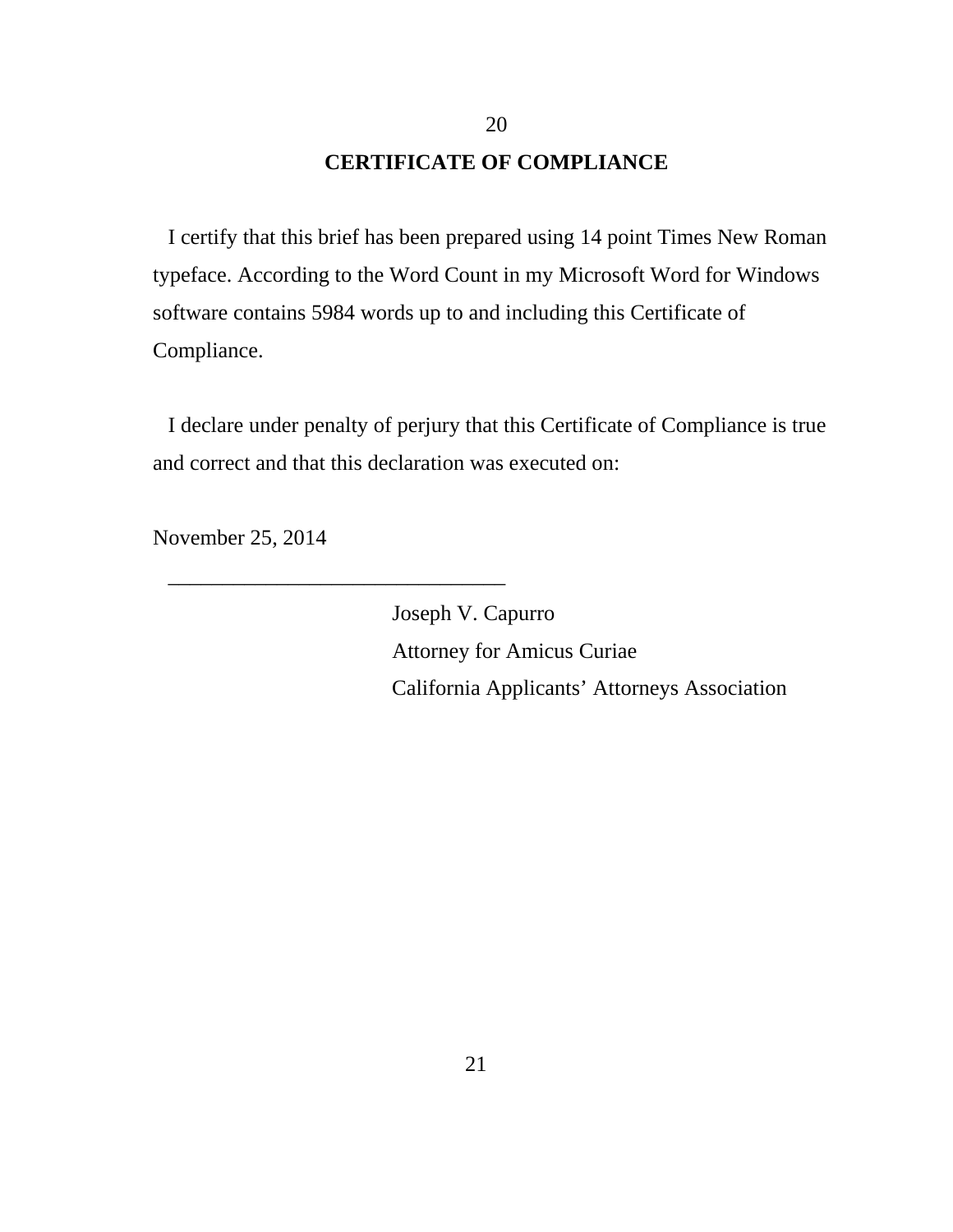#### **PPROOF OF SERVICE BY MAIL**

(Code Civ. Proc., 1013a, 2015.5)

I declare that I am a Citizen of the United States, employed in the City of San Jose in the County of Santa Clara. I am over the age of eighteen years and not a party to the within entitled action. My business address is 300 S. First Street, Suite 245, San Jose, CA 95113. On November 25, 2014, I served the attached **APPLICATION TO FILE AMICUS CURIAE BRIEF AND AMICUS CURIAE BRIEF** on the parties in said action by placing a true copy thereof enclosed in a sealed envelope with postage thereon fully prepaid for deposit with the United States Postal Service at San Jose, CA addressed as follows:

Joseph C. Waxman Law Offices of Joseph C. Waxman 220 Montgomery Street, Suite 905 San Francisco, CA 94105

William L. Anderson State Compensation Insurance Fund 2275 Gateway Oaks Drive, Suite 200 Sacramento, CA 95835

Yvonne Marie Hauscarriague Administrative Director of Division of Workers' Compensation 1515 Clay Street, 18<sup>th</sup> Floor Oakland, CA 94612

Workers' Compensation Appeals Board (2 Copies) Attention: Writs P.O. Box 429459 SAN FRANCISCO, CA 94142-9459

Following ordinary business practices, the envelopes were sealed and placed for collection and mailing on this date, and would, in the ordinary course of business, be deposited with the United States Postal Services on this date.

I declare under penalty of perjury under the laws of the State of California that the foregoing is true and correct.

Executed on November 25, 2014, at San Jose, CA